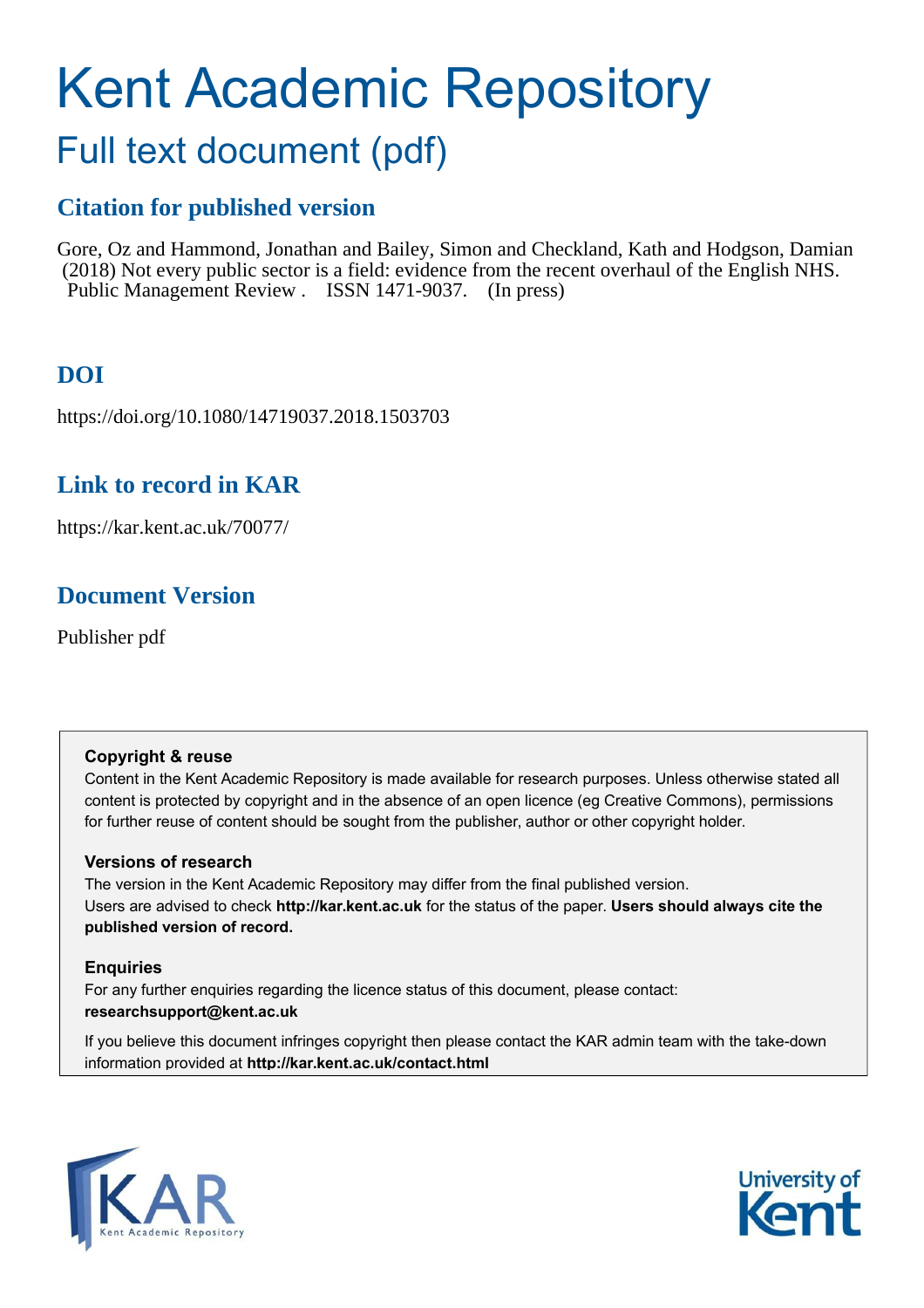



**ISSN: 1471-9037 (Print) 1471-9045 (Online) Journal homepage:<http://www.tandfonline.com/loi/rpxm20>**

# <span id="page-1-1"></span><span id="page-1-0"></span>**Not every public sector is a field: evidence from the recent overhaul of the English NHS**

**Oz Gore, Jonathan Hammond, Simon Bailey, Katherine Checkland & Damian Hodgson**

**To cite this article:** Oz Gore, Jonathan Hammond, Simon Bailey, Katherine Checkland & Damian Hodgson (2018): Not every public sector is a field: evidence from the recent overhaul of the English NHS, Public Management Review, DOI: [10.1080/14719037.2018.1503703](http://www.tandfonline.com/action/showCitFormats?doi=10.1080/14719037.2018.1503703)

**To link to this article:** <https://doi.org/10.1080/14719037.2018.1503703>

<u>ය</u> © 2018 The Author(s). Published by Informa UK Limited, trading as Taylor & Francis Group.

<span id="page-1-7"></span><span id="page-1-3"></span>

Published online: 15 Aug 2018.

[Submit your article to this journal](http://www.tandfonline.com/action/authorSubmission?journalCode=rpxm20&show=instructions)  $\mathbb{Z}$ 

<span id="page-1-6"></span><span id="page-1-5"></span><span id="page-1-4"></span><span id="page-1-2"></span>

[View Crossmark data](http://crossmark.crossref.org/dialog/?doi=10.1080/14719037.2018.1503703&domain=pdf&date_stamp=2018-08-15)<sup>C</sup>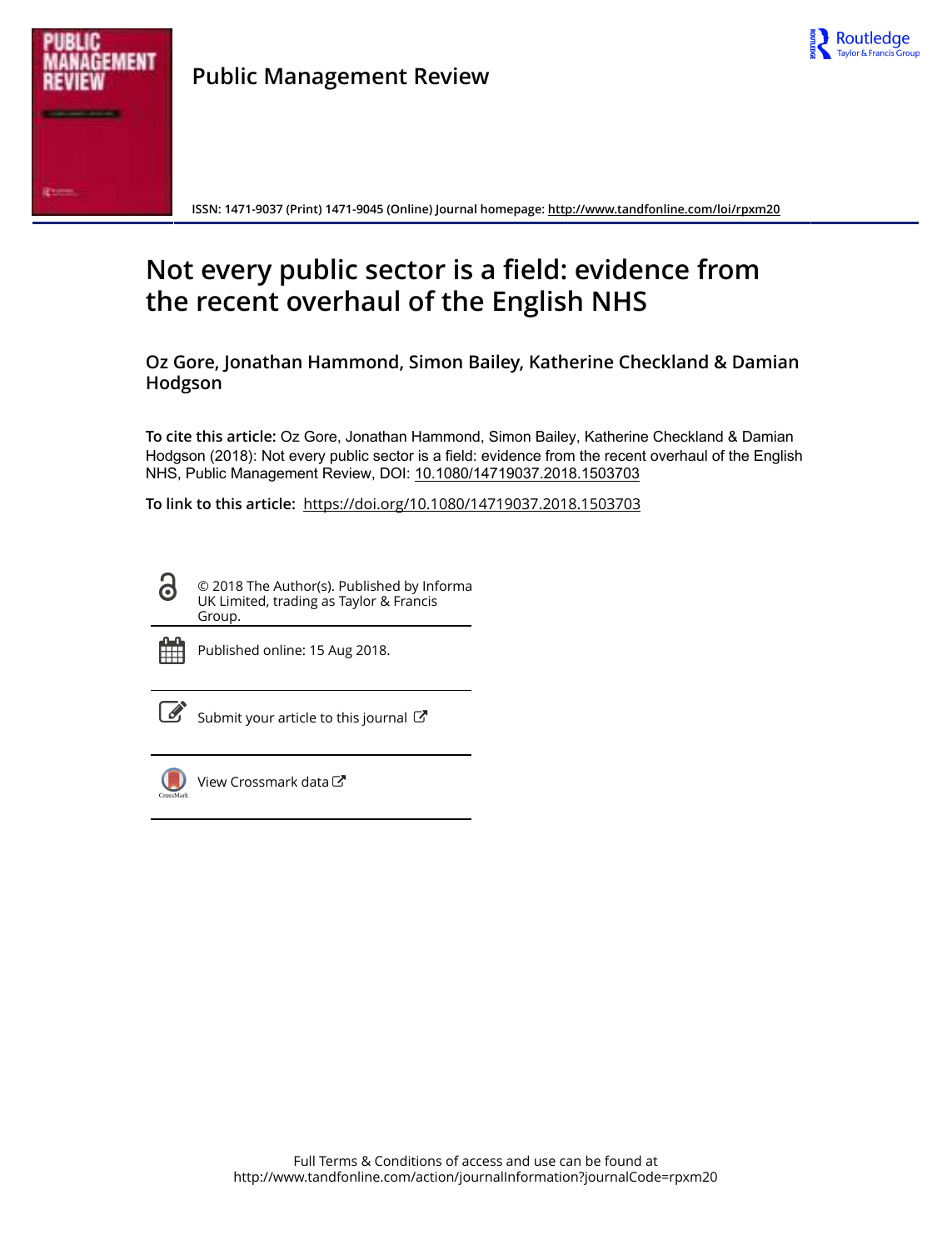Routledae Taylor & Francis Group

**a** OPEN ACCESS **a** Check for updates

# <span id="page-2-2"></span><span id="page-2-1"></span>Not every public sector is a field: evidence from the recent overhaul of the English NHS

Oz Gore <sub>●</sub> Jon[a](#page-1-0)than Hammon[d](http://orcid.org/0000-0002-4682-9514) ● Simon Bailey ● Katherine Checkland ● a[n](http://orcid.org/0000-0002-9292-5945)d Damian Hodgson D<sup>[b](#page-1-1)</sup>

<sup>a</sup>Health Policy, Politics and Organisation (HiPPO) research group, Centre for Primary Care, The University of Manchester, Manchester, UK; <sup>b</sup>Alliance Manchester Business School, The University of Manchester, Manchester, UK

#### ABSTRACT

A structural interpretation of institutionalism has become dominant in public management research. Yet, studies tend to assume an institutional-level phenomenon without specifying how an organizational field was identified or whether structural characteristics can indeed be found in the organizational population studied. This lacuna is illustrated by exploring the structural interpretation of the field construct in the case of the recent overhaul of English primary care. Findings demonstrate the need for a more robust application of institutionalism in empirical research. Possible research problems for public management and a future research agenda based on a more relational approach to fields are discussed.

KEYWORDS Institutionalism; organizational fields; management reform; healthcare; United Kingdom

#### **Introduction**

<span id="page-2-0"></span>Institutional analysis of public policy and management reform has gained momentum in recent years with an increasing number of studies demonstrating Ferris and Tang [\(1993](#page-20-0)) assertion that 'Institutions do matter' (9) for public administration. Drawing on an established sociology of organizations and political science, public administration commentators have applied institutionalism, mainly in its structural interpretation (Scott [2001](#page-22-0)), to the study of historical public sector developments. Management reforms in England, Australia, and the United States, for example, have been addressed (entirely or partially) as happening within or across *organizational fields* and the framework has been productively applied to understanding the dynamics and processes of public sector organizational change (Botterill [2011;](#page-19-0) Kickert and van der Meer [2011](#page-21-0); Ongaro [2013](#page-21-1); Mizrahi and Tevet [2014](#page-21-2); Ho, Alfred, Tat-Kei, and Tobin [2015\)](#page-20-1).

While gaining hold in public management research, the specific application of a structural interpretation of institutional theories has been problematized in broader management and organization literature. Scholars suggest that institutional theories tend to concentrate on institutional dynamics while failing to consider the heterogeneity inherent in organizational populations (Greenwood et al. [2011](#page-20-2)) and that

<span id="page-2-3"></span>CONTACT Oz Gore @ oz.gore@manchester.ac.uk

© 2018 The Author(s). Published by Informa UK Limited, trading as Taylor & Francis Group. This is an Open Access article distributed under the terms of the Creative Commons Attribution License (http://creativecom mons.org/licenses/by/4.0/), which permits unrestricted use, distribution, and reproduction in any medium, provided the original work is properly cited.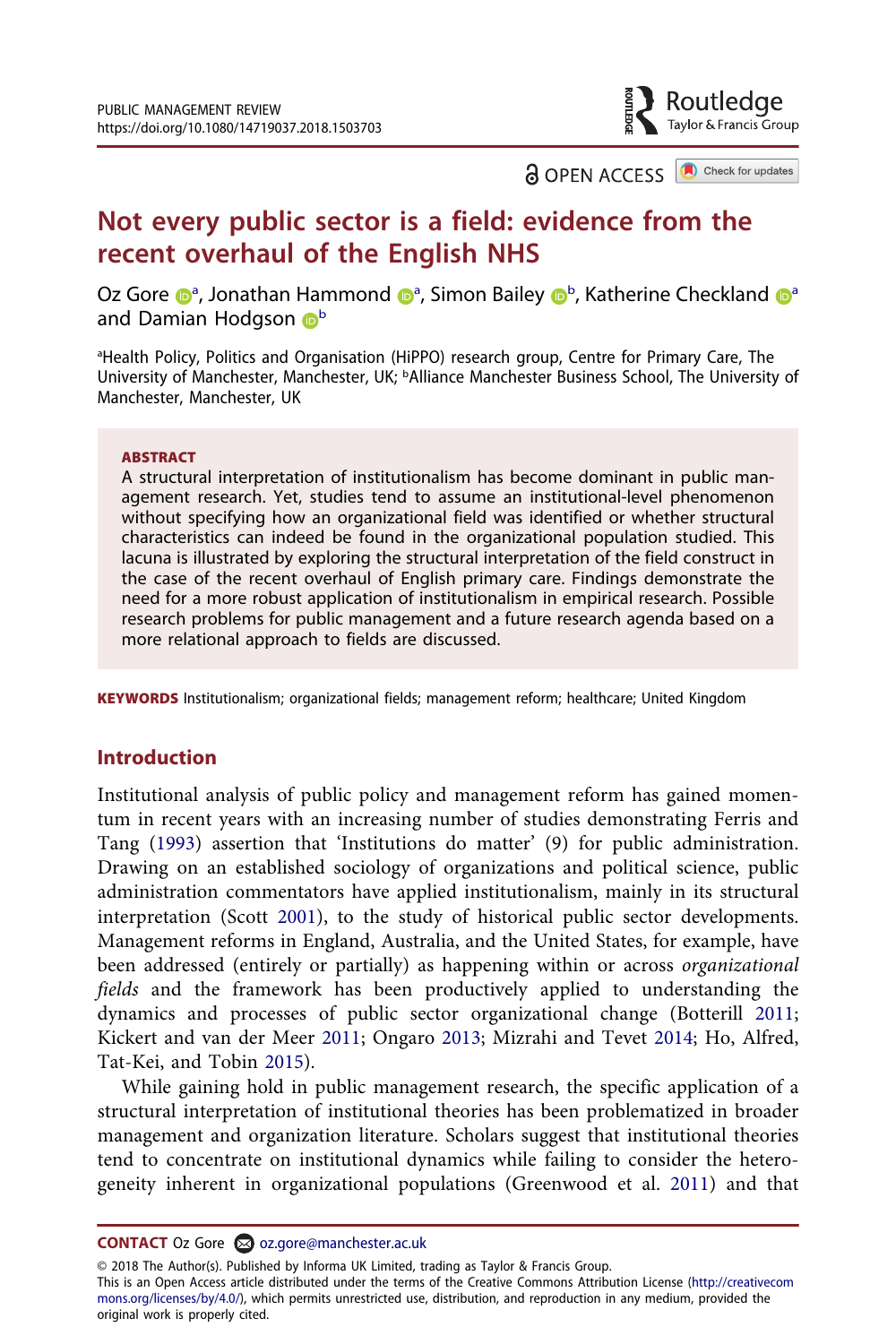institutional approaches might fail to appreciate critical perspectives (Suddaby [2015;](#page-22-1) Willmott [2015\)](#page-22-2). More specifically, a recent review by Zietsma et al. [\(2017](#page-22-3)) highlighted how studies tend to conceptualize the existence of an organizational field *without specifying how a field was identified empirically nor explicitly addressing the extent to which field characteristics can be found in the domain under study*.

Considering these critiques of institutional approaches to the study of organizational change, this paper observes how the same problem is prevalent in public management studies and aims to discuss possible consequences of a loose application of the field construct to heterogeneous organizational populations in public management research.

<span id="page-3-8"></span><span id="page-3-7"></span><span id="page-3-0"></span>Drawing on the review by Zietsma et al. [\(2017](#page-22-3)) and their four criteria for the empirical identification of an *institutionally defined* organizational field (i.e. status hierarchies, bounded network structure, shared meaning and practices, and shared identity), we explore the recent, radical overhaul of the English National Health Service (NHS) by legislation enacted in 2012 and the fragmentation of healthcare commissioning, provision, and planning it initiated. The current state of English primary care planning and commissioning provides an excellent temporal point to examine the application of institutional analysis. First, the NHS has been predominantly theorized in the literature as an institutional-level phenomena and is frequently approached as a highly regarded institution of the British state, both in academic as in political discourses. Second, as will be discussed, the current complex governance structures found in England pose significant challenges to the successful empirical identification of an institutionally defined phenomenon and thus provide an illuminating case for a call to reorient research concerns.

<span id="page-3-6"></span><span id="page-3-5"></span><span id="page-3-1"></span>This paper therefore contributes to understandings of current changes in healthcare organization in England and to understandings of public policy reforms more generally. By showing how fragmentation introduced in 2012 calls into question claims that the healthcare system can be analysed as a coherent organizational field, our analysis suggests that a process of de-institutionalization (Oliver [1992\)](#page-21-3) might be taking shape in England while also pointing to the possible future obstacles to this process. Our focus upon the more general problem of under-specification of the relevant empirical population in public management research means that our analysis is relevant to a range of public sector contexts in different countries.

<span id="page-3-4"></span><span id="page-3-3"></span><span id="page-3-2"></span>Furthermore, by taking an empirical case study and examining the pitfalls of unwittingly applying the theoretical construct of an organizational field, this paper contributes to public management and administration scholarship by demonstrating the need for a more careful, nuanced use of the framework in future research of management reform. In particular, we discuss the research problems which may arise when fields are under-specified including problems of generalization, under-utilization of the institutional framework, and the possibility of naturalizing political discourses. These problems, together with the detailed survey of current organizational populations in the English NHS also lead us to suggest a possible research reorientation towards a more relational understanding of fields.

<span id="page-3-9"></span>The argument comprises three sections and a discussion of findings. First, we highlight the centrality of the organizational field concept for institutional studies and present Zietsma et al.'s [\(2017\)](#page-22-3) four criteria for the empirical identification of a field. Second, we survey the previous use of institutional approaches in studies of the NHS and suggest that previous studies fail to specify what they mean by organizational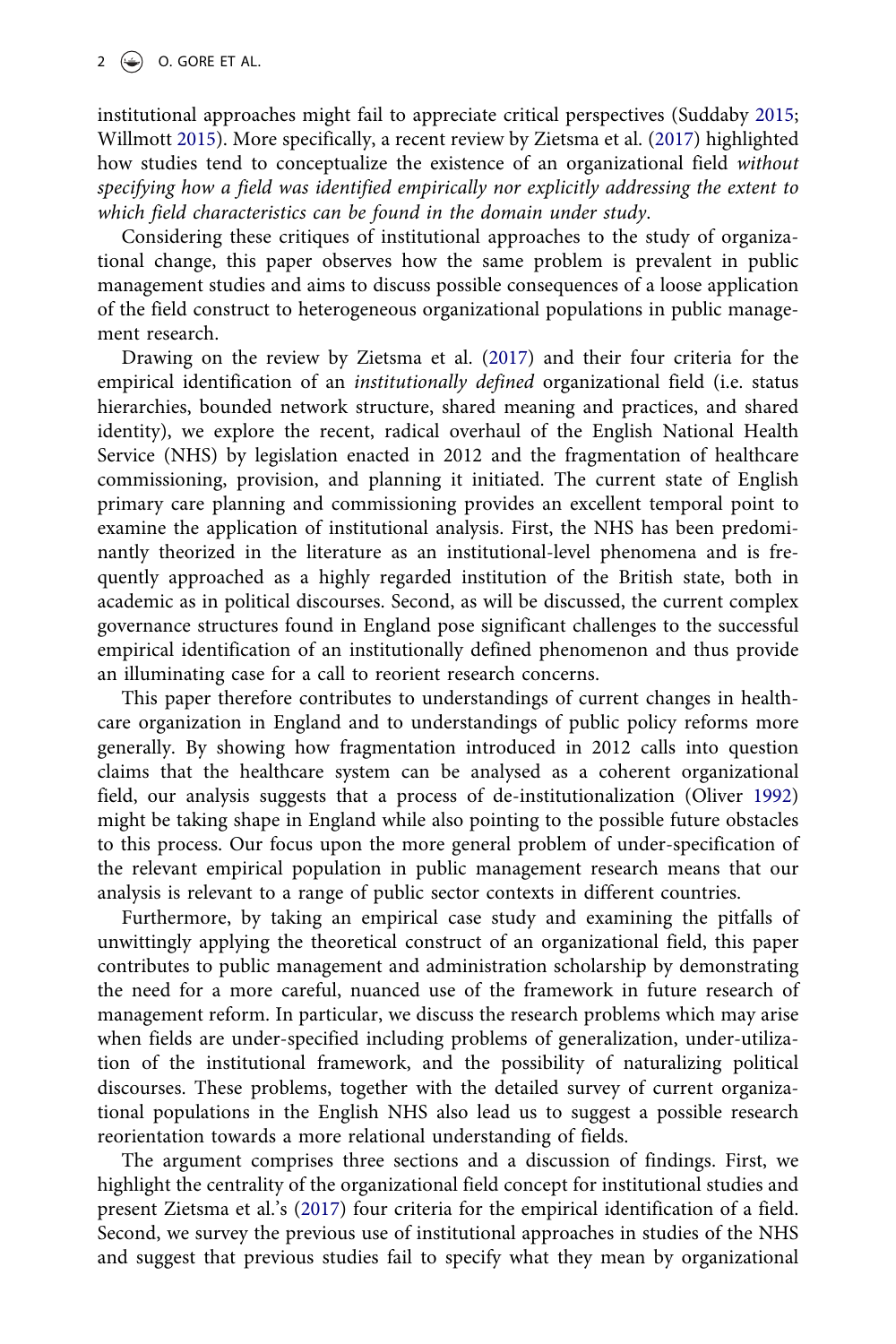<span id="page-4-4"></span>field. Third, we examine the current state of the English NHS and question the empirical identification of an organizational field using the explicit identification criteria. A brief historical outline of the structure of the NHS precedes an examination of recent changes following the 2012 Health and Social Care Act (HSCA12). Analysis focuses on newly established Clinical Commissioning Groups (CCGs), their organizational structures and practices. This section demonstrates problems inherent in misidentifying an organizational field when studying a particular public sector reform. The paper concludes with a discussion of the findings, their implications for future policy and research into public organization and management.

#### <span id="page-4-3"></span>The centrality of fields for institutional analysis

New Institutionalism is a diverse, 'broad tent' conceptual framework widely utilized in both the public administration and management literatures (Lowndes [1996\)](#page-21-4). In public administration scholarship, while the 1990s and early 2000s might be characterized by a theoretically oriented debate about the future shape and direction of institutional research (see Blom-Hansen [1997](#page-19-1); Ferris and Tang [1993;](#page-20-0) Lotte, Asbjorn, and Sorensen [2004;](#page-21-5) Merino [1996](#page-21-6)) the last decade has seen a growing number of empirical studies using the framework to facilitate understanding of historical public sector developments globally (e.g. Botterill [2011](#page-19-0); Kickert and van der Meer [2011;](#page-21-0) Ongaro [2013](#page-21-1); Mizrahi and Tevet [2014](#page-21-2); Ho, Alfred, Tat-Kei, and Tobin [2015;](#page-20-1) Pillay, Reddy, and Morgan [2017](#page-21-7)).

<span id="page-4-1"></span>Although varied, the dominant strand of institutionalism applied in studies of public administration reform is a political-science influenced interpretation (Guy [2011](#page-20-3)) based on institutional theories of isomorphism and legitimacy (DiMaggio and Powell [1983](#page-19-2); Meyer and Rowan [1977\)](#page-21-8) whereby formal structures of bureaucracy are understood as 'thickly' institutionalized, themselves adaptive products, responsive to environmental and relational influences (Selznick [1992,](#page-22-4) [1996](#page-20-4)). In line with this thinking, changes to public organizations or the behaviour of individual actors within them thus cannot be explained by efficiency, self-interest, or formal governance arrangements alone. An institutional analysis: 'comprises [. . .] an interest in institutions as independent variables, a turn toward cognitive and cultural explanations, and an interest in properties of supraindividual units of analysis that cannot be reduced to aggregations or direct consequences of individual's attributes or motives' (Friedland and Alford [1991](#page-20-5), 8). This leads to a focus on organizational context and associated pressures towards conformity and uniformity, or the 'exogenous nature of change, which emanates from the realm of ideas and legitimacy' (Greenwood and Hinings [1996](#page-20-6)) while also paying attention to contextual structures and dynamics within and across organizations (e.g. Fareed et al. [2015](#page-20-7); Pillay, Reddy, and Morgan [2017\)](#page-21-7).

<span id="page-4-2"></span><span id="page-4-0"></span>This shift in approach, amounting to accepting that organizational phenomena cannot be adequately understood in terms of efficiency and instrumental action and that economic and technological variables do not solely explain organizational developments, is dependent on the theoretical construct of an *organizational field*. Termed 'institutional field,' 'societal sector,' or 'institutional environment,' the construct of organizational field has become the accepted term for 'the constellation of actors that comprise this central organizing unit' (Wooten and Hoffman [2016](#page-22-5), 131). That is to say, for us to conceptualize our empirical terrain as having to do with a field-level phenomena, something 'above' or 'outside' the mere technological and economic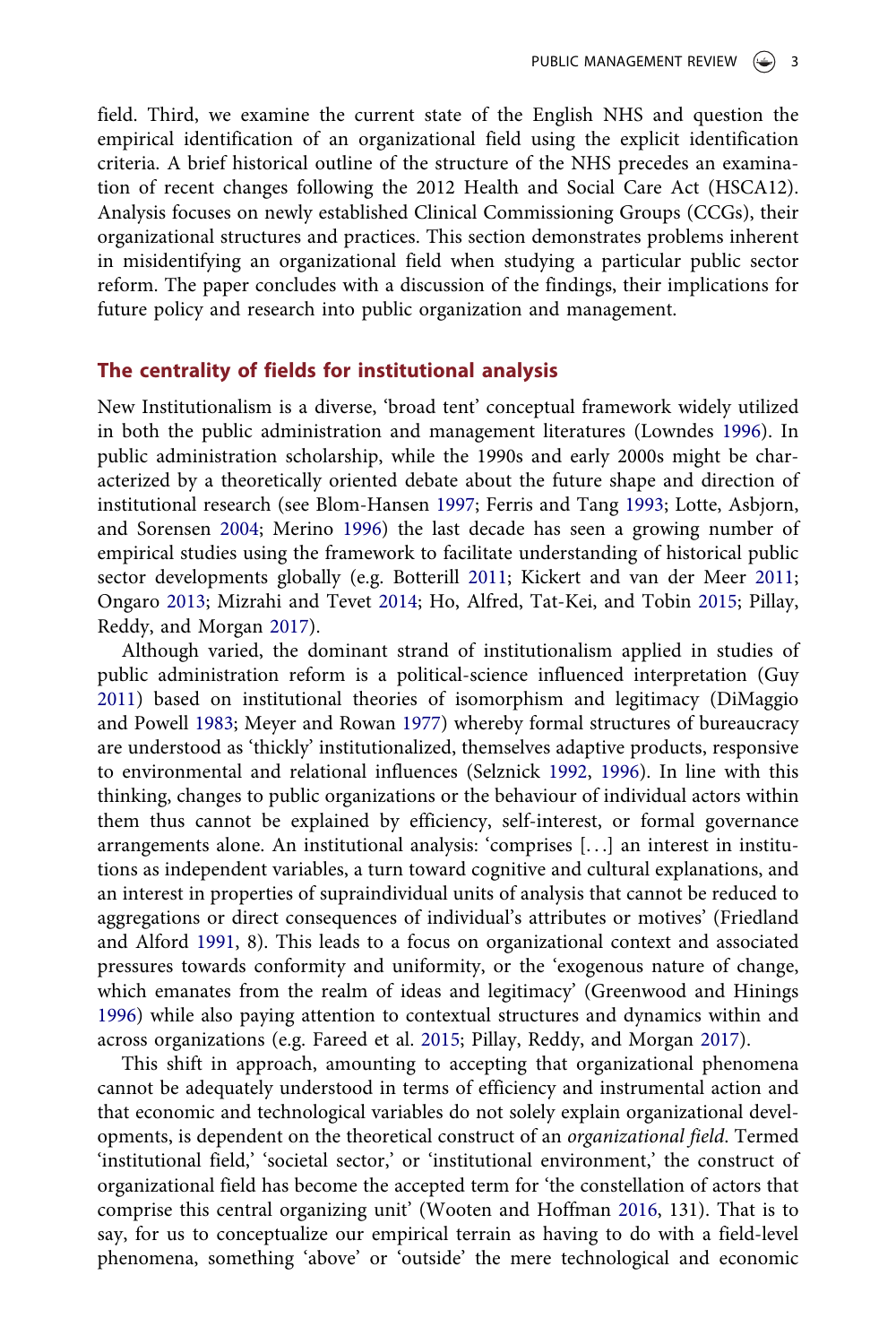variables, there is a need to speak of, identify, and analyse an 'organising unit' which is at a different level – a field level. Its centrality is evident in the theory's origins with, e.g. Warren ([1967\)](#page-22-6) indicating 'the need for research focusing deliberately on the "field" within which organisations interact' (397) and Lowndes ([1996\)](#page-21-4) presenting the field level as the feature distinguishing new from 'old' institutionalism. It continues to feature as a principal concern in more contemporary works with, e.g. Tina, Goodstein, and Richard Scott [\(2002](#page-22-7)) seeing it as 'the most useful level of analysis to emerge in recent years' (13) and thus 'the level at which most of [their] analysis takes place' (17). Recently, upon reviewing over 100 studies drawing on institutional approaches, Zietsma et al. ([2017](#page-22-3)) concluded that 'institutional fields are presumed to be the predominant source of pressures for institutional conformity and the site of institutional embeddedness, [and] is *the* core idea of institutional theory' (5).

#### A problem of specification in field studies

The application of institutional theory to empirical studies has been a welcome and important development for public management research. Nonetheless, this framework has undergone sustained critique in the broader management literature, mainly due to a failure of studies to *address the specificities of the organizational population being theorized and thus to convincingly identify the existence of a field-level phenomenon*. That is to say, the main explanatory construct of the theory tends to be taken for granted in empirical research, with Zietsma et al. [\(2017](#page-22-3)) noting that: 'in the empirical literature on fields [there] is very little specification of the kind of field being studied, with the assumption that a field is a field is a field' (12).

<span id="page-5-3"></span><span id="page-5-2"></span>This can be seen in public management studies, for example, in Frumkin and Galaskiewicz [\(2004\)](#page-20-8), where an empirical comparison uses an institutional framework to argue that 'public sector organisations' are different than 'business and non-profit organisations' in how they respond to mimetic, normative, and coercive institutional pressures. Such institutional dynamics are invoked while empirical description remains highly abstracted, refraining from addressing the particularity of the organizational population in question, its boundaries or any other empirical specifications that could demonstrate the existence of a field-level phenomenon. As another example, in a study of New Labour's reform of local government, Lowndes and Wilson [\(2003\)](#page-21-9) apply 'new institutionalism tools' without specifying the empirical scope of the organizational field under study. While demonstrating shifts in New Labour's approach to public management reform, the analysis does not address the question of the organizational population on which or in which institutional dynamics are said to play out. Adler and Kwon ([2013\)](#page-19-3) explore the implementation and impact of clinical guidelines on the medical profession, explicitly considering individual, organizational, and field-level influences. However, what constitutes the relevant field is unspecified. Professional associations, accountability to external bodies, and market forces are all referenced as 'field-level forces,' but the population and boundaries of the field remain unspecified.

<span id="page-5-5"></span><span id="page-5-4"></span><span id="page-5-1"></span><span id="page-5-0"></span>With DiMaggio and Powell ([1983](#page-19-2), 148) arguing that: 'the structure of an organisational field cannot be determined a priori but must be defined on the basis of empirical investigation,' the lack of systematic consideration of characteristics found in a set of activities subsequently analysed as a field potentially impinges on our understanding of the phenomena under analysis, here public management and the public sector more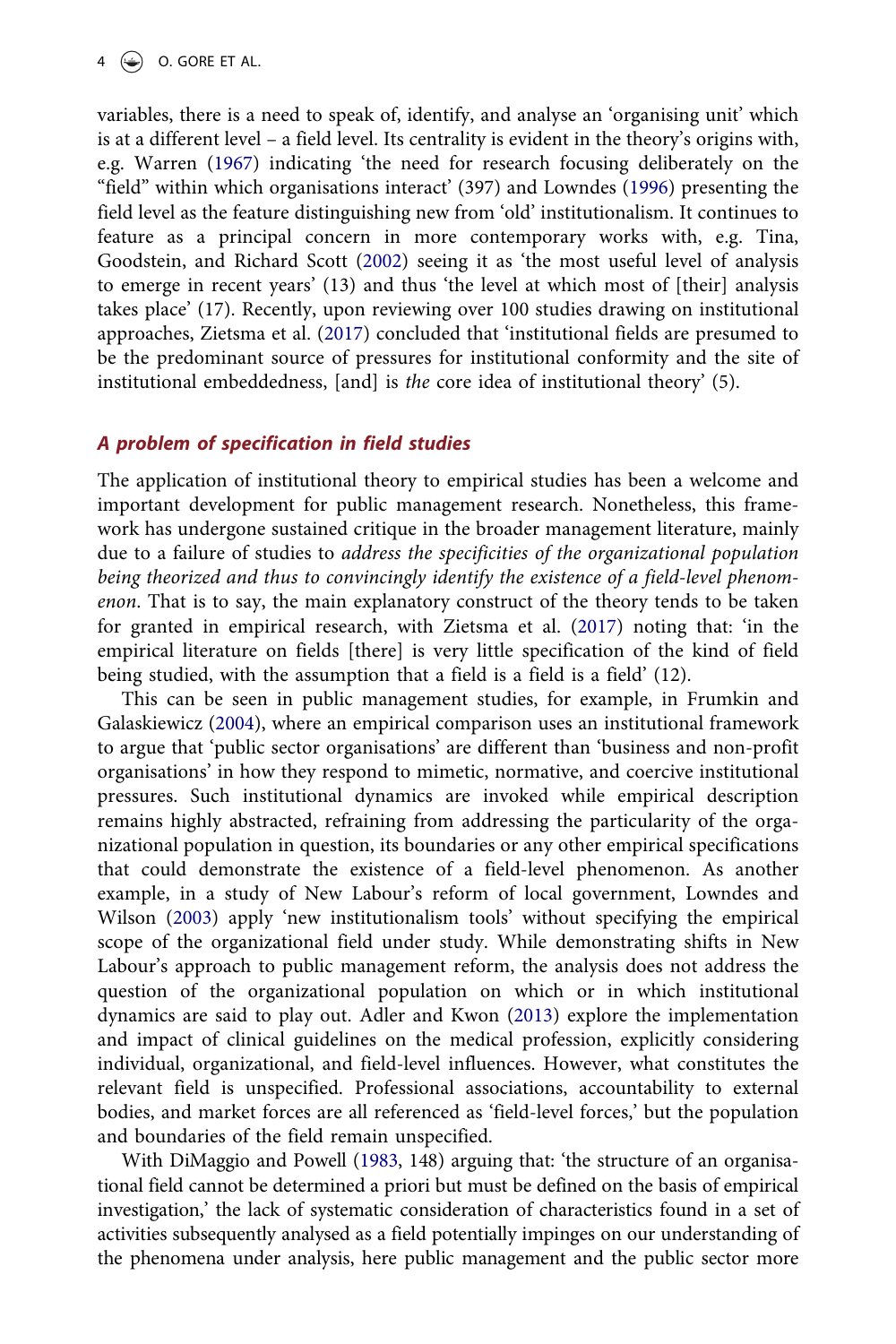<span id="page-6-1"></span>broadly. In particular, lack of elaboration of exactly what is the 'field' under consideration might mean that the field construct is misapplied to empirical material and some of our theorizing is not as robust as it should or could be.

Addressing this issue in the broader management literature, and building upon DiMaggio and Powell ([1983\)](#page-19-2) assertion that fields 'only exist to the extent that they are institutionally defined,' Zietsma et al. [\(2017](#page-22-3)) propose four elements to be identified empirically in studies aiming to utilize the field construct in an analytically meaningful way. Those are as follows:

- (1) The existence of *status hierarchies among actors*: identifiable empirically by the emergence of inter-organizational patterns which are definite;
- (2) The existence of a *bounded network structure*: identifiable empirically by the extent of increased interaction between organizations in the domain studied;
- (3) The existence of *shared meanings and practices*: identifiable empirically by an increase in the information load organizations are confronted with; and
- (4) The existence of *shared identity*: identifiable empirically by a furthering of mutual awareness between organizations.

<span id="page-6-2"></span>In the following, we examine the appropriateness of applying the field construct according to this framework in the case of a particular public management reform. We use the latest overhaul of the English NHS and discuss *challenges to claiming that this public sector environment can be meaningfully analysed as a field-level phenomenon*. Before we do that, we turn to discuss this lacuna of underspecification as it manifests in past studies.

#### Institutional analysis of the English NHS

<span id="page-6-0"></span>Institutional analysis of healthcare reform in England has developed considerably in a short time (Lockett et al. [2012;](#page-21-10) McDonald et al. [2013\)](#page-21-11). Such explanations are now widespread, drawing on diverse data from ethnographies of healthcare practices (Staniland [2009](#page-22-8)) to large-sample factor analysis (Harris et al. [2014\)](#page-20-9). Institutional explanations shed light on pressing issues facing healthcare in England, specifically relating to organizational change and managerial reform as they provide accounts of observed developments which sidestep individualistic conceptualizations of action (Currie and Suhomlinova [2006;](#page-19-4) Macfarlane et al. [2011;](#page-21-12) Checkland et al. [2012](#page-19-5)). Currie and Suhomlinova ([2006](#page-19-4)), for example, eschew atomistic explanations to show how knowledge sharing across professional boundaries is hampered not by individuals' traits, capacities, or motivations but by different occupational groupings' reactions to institutional pressures. Macfarlane et al. ([2011](#page-21-12)) argue that throughout extensive structural changes, there endured an 'NHS brand' encompassing values, norms, and ways of working (see Osipovič et al. ([2016](#page-21-13)) for an alternative view drawing on an institutional framework). Checkland et al. [\(2012](#page-19-5)) documented how the healthcare commissioning and provision split, which relies on commissioners' discretion, is hindered not by incompetent management, but by misalignment between culturalcognitive assumptions prevalent in the NHS and their interaction with new regulatory structures. The analysis favours an institutional explanation seeing managers as constrained by cognitive frames of 'what is commissioning/commissioned,' highlighting the decisive influence of shared, institutionalized meanings and approaches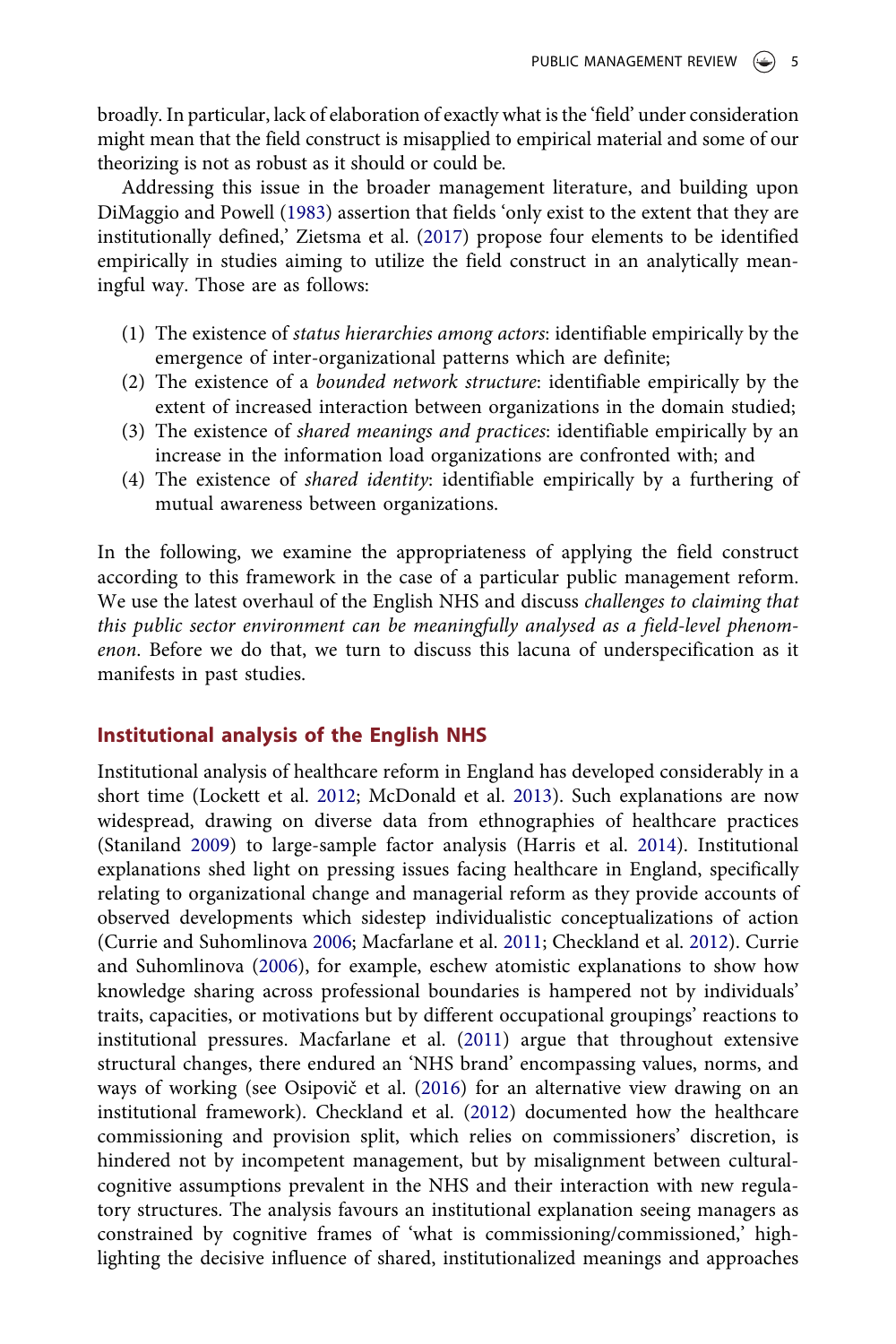to practice. This has also been shown in the assessment of dental services (Harris et al. [2014](#page-20-9)) and the adoption of health information technology (Currie and Guah [2007](#page-19-6); Fareed et al. [2015](#page-20-7)). We enthusiastically support these treatments of public sector reform which broaden our understanding and take us away from narrower, economistic and instrumentalist explanations.

Problems arise, however, when claims are made on the basis of an organizational field, the existence of which remains implicit. For one, it allows for considerable variations. In the case of health services in England, scholars have favoured widely varying scopes for the relevant field, ranging from a country-wide healthcare system, through particular professional groupings, to parts of a healthcare system, without always elaborating on the characteristics or dynamics of their chosen domain. Currie and Suhomlinova [\(2006\)](#page-19-4) speak of a broad 'healthcare organisational field' comprising a whole country, including higher education alongside NHS organizations. Instead of examining individual action or the action of individual organizations, they focus on this broad field in order to consider 'specialised segments of the field' and explore both 'field-wide similarities' and 'intra-field differences' relating to institutional pressures and knowledge sharing. Focusing on the narrower case of dental care, Harris et al. [\(2014\)](#page-20-9) make a similar move; drawing on Meyer [\(2010](#page-21-14)) and Scott [\(2001](#page-22-0)), they depict dentists as 'acting from within the dental practice, itself structured as an organisation set in a wider organisational field of dental health care provision, across which are woven multiple [. . .] institutional logics' (82). McDonald et al. ([2013](#page-21-11)) refer to a 'general medical practice' and 'as opposed to medicine more generally, [conceptualise it] as a field, with its own set of practices' (48) to maintain the focus of analysis on changes within the field.

<span id="page-7-2"></span><span id="page-7-0"></span>Alongside population variability, this lack of specification means the field construct remains underutilized in healthcare studies. Considering the specificities of the domain can further improve our understanding of the nature of interactions between a group of organizations, including their level of homogeneity or heterogeneity, the purpose of their interaction, and the structure of relations among them. In studies of the NHS, much emphasis has been given to concerns relating to criteria 3 and 4, perhaps at the expense of the others. There has been much work on the existence of shared meanings and practice between organizations operating in the broadly defined English healthcare field, while studies examining the status hierarchies (criterion 1) in the NHS or those mapping the boundedness of organizational networks from an institutional perspective (criterion 2) are less prevalent. Studies of the NHS considering the latter do exist (see, e.g. Ferlie and Pettigrew [1996;](#page-20-10) Allen [2013](#page-19-7)), but not using an institutional approach. This leaves part of the institutional theory framework underutilized.

#### <span id="page-7-3"></span>Case study context: the healthcare system in England

<span id="page-7-1"></span>Our analytical starting point is that an implicit, taken-for-granted assumption of the existence of an organizational field in healthcare poses a research problem. With the NHS undergoing a period of turbulent change following the UK Coalition Government's (2010–2015) HSCA12, the features of the current system throw the problem of field into sharp relief. As it was empirical conditions we encountered that led us to this conceptual argument, this paper considers to what extent these criteria for the existence of an institutionally defined organizational field apply in *the current* English NHS. Examining the existence of a field in the past remains outside the scope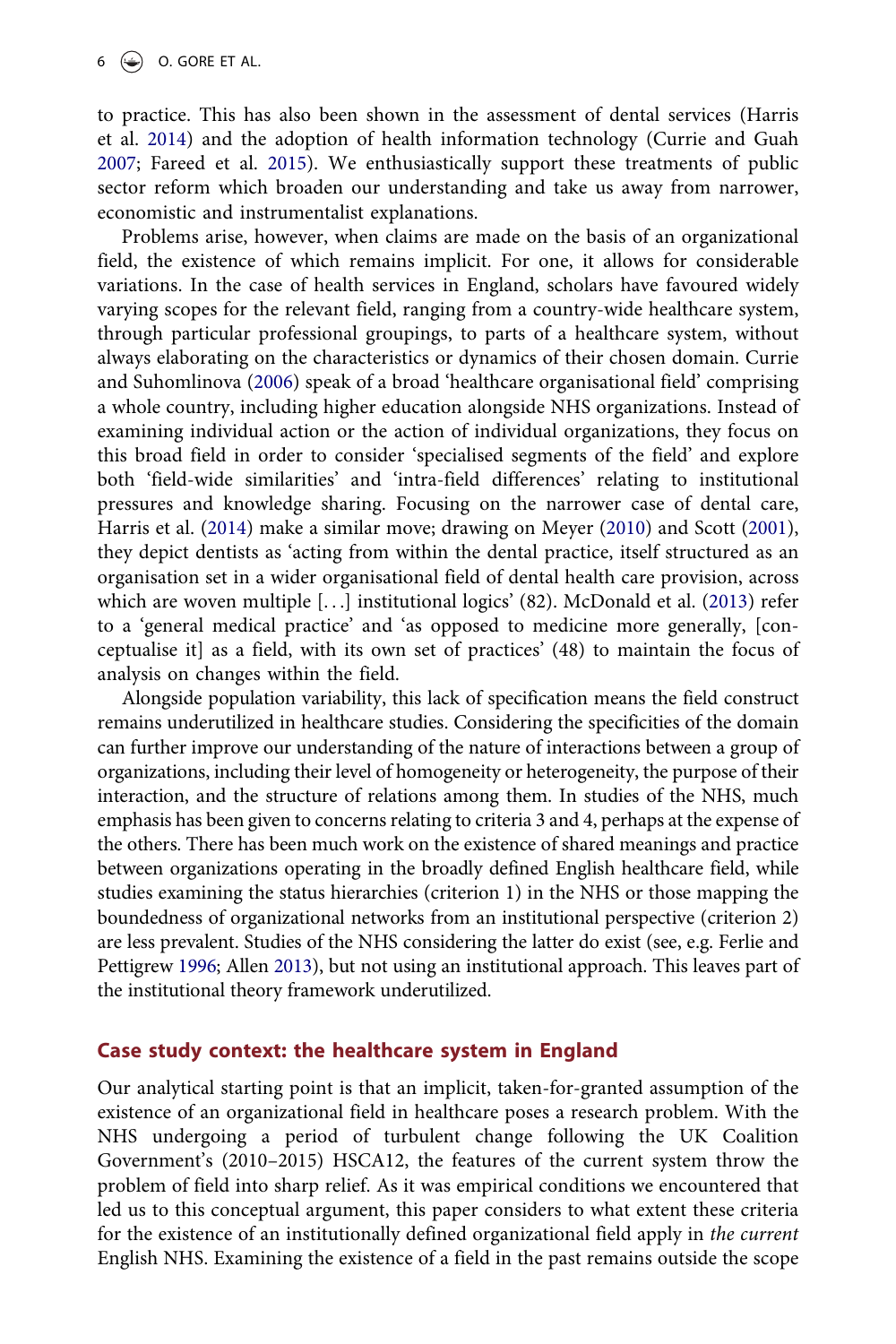of this paper. We move to provide a brief historical overview of the English NHS (n.b. responsibility for the NHS was devolved to other United Kingdom countries in 1999) and explore key elements of the HSCA12 managerial reform.

#### Before the 2012 reorganization

The NHS was established in 1948 offering healthcare free at the point of delivery, funded through general taxation, to the UK populace. A tripartite structure – comprising General Practice (primary care/family practice), Hospitals, and Community Health (provided by local authorities) – was established, with each component enjoying considerable autonomy within its domain. A significant structural reorganization in 1974 introduced an additional tier to the system in the form of Area Health Authorities (later, District and Regional). These 90 organizations, coterminous with local government boundaries, were intended to unify the system by taking on planning and provision responsibilities for most community health services alongside oversight of most NHS hospitals.

<span id="page-8-4"></span><span id="page-8-0"></span>In 1990, a split between purchasers and providers of services was introduced (Flynn and Williams [1997\)](#page-20-11). Existing healthcare providers became NHS Trusts, each with an independent board, which sold its services to NHS purchasers in a quasimarket. The initial purchasers included District Health Authorities, and GP Fundholders (groups of GPs that volunteered to take on virtual budgets to pay for their patients' services). In the early 2000s, further reorganization replaced these purchasers with Primary Care Trusts (PCTs), responsible for commissioning most services. The policy aspiration was for PCTs to commission care from a mixed economy of competitive providers, including quasi-independent NHS Foundation Trusts (Allen et al. [2012](#page-19-8)). Strategic Health Authorities were created to oversee the work of PCTs and hold them to account.

#### Post Health and Social Care Act 2012

<span id="page-8-1"></span>The HCSA12 was a significant reorganization including: changes to procurement and competition regulations; revised governance and statutory arrangements; and a shift towards a more local, clinically led commissioning function in the form of CCGs (Greer, Jarman, and Azorsky [2014](#page-20-12); Timmins [2012](#page-22-9)).

The HSCA12 introduced new organizations and altered the form and remit of existing ones. The role of the Department of Health was changed to one which focused on strategy, with responsibility for NHS operation and oversight given to a new executive, non-departmental 'arm's-length' public body: NHS England (NHSE). NHSE also took on responsibility for commissioning specialized and primary care services. The Care Quality Commission (CQC) was given responsibility for care quality assessment and provider licensing. Monitor (since subsumed into NHS Improvement), an existing organization responsible for regulating Foundation Trust Hospitals, had its role extended to market regulator.

<span id="page-8-3"></span><span id="page-8-2"></span>At the centre of this new system are CCGs. Replacing Primary Care Trusts (PCTs), CCGs are membership organizations (composed of GP practices) which took statutory responsibility for approximately two thirds of the NHS budget (NHS England [2017](#page-20-13)) in April 2013. There are currently 207 CCGs, and they commission the majority of care for their populations. NHSE was created with 27 Local Area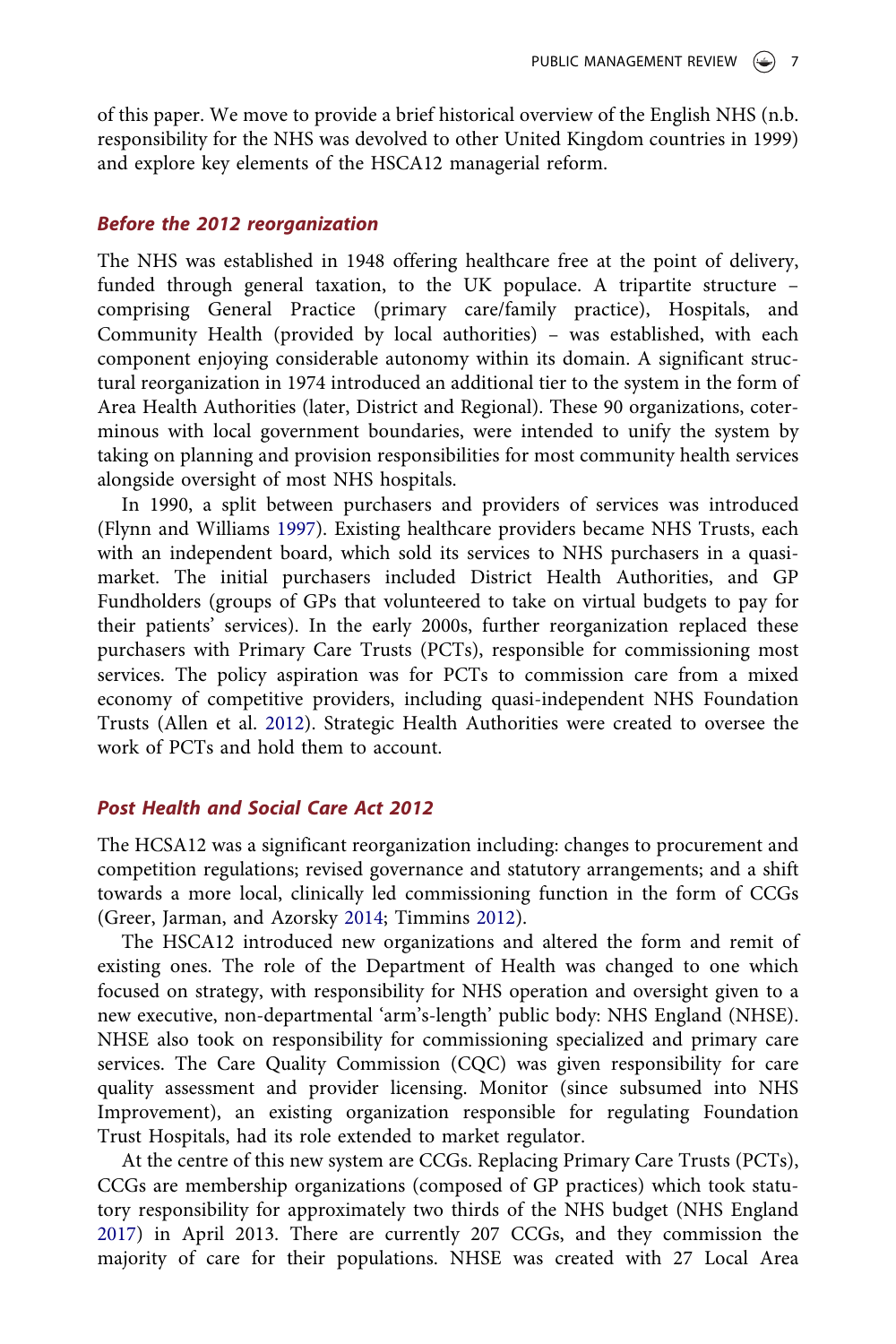<span id="page-9-1"></span>Teams across four regions. A re-organization in 2015 saw Area Teams abolished to reduce management costs. NHSE retained its four regions but now operates subregional teams, with an overall reduction in staff. This new structure exhibits a 'scooped out' middle that stands in contrast to the more visible hierarchy of PCTs and the Strategic Health Authorities that previously sat 'above' them.

<span id="page-9-2"></span>Initially, CCGs' role was the commissioning of secondary and community care. Responsibility for commissioning low-volume, high-cost specialized services was NHSE's, along with commissioning primary care services from GPs. More recently, NHSE has sought to delegate responsibility for commissioning of primary care to CCGs. There is an inherent conflict of interest in involving GP members in the commissioning of their own services, which can only be partially mitigated. Each CCG has adopted a form that reflects local context and the legacy of responses to previous policy driven reorganizations in each area. Even the roles clinicians play in CCGs varies, together with how their 'added value' is understood and perceived (McDermott et al. [2015\)](#page-21-15). CCGs vary in their population size, affiliation with local authorities, governance structures, operational strategy, and the managerial language used to describe these. As membership organizations, CCGs also differ in the relationships they have with their members, how they monitor their performance, and their healthcare commissioning priorities (Checkland et al. [2014](#page-19-9)). This raises questions about the commonality of meaning, expectations, and ways of doing which are at the core of an organizational field assumption.

<span id="page-9-0"></span>Thus, the HSCA12 represents another watershed moment in NHS history. The resultant significant organizational and structural change suggests now is an appropriate time to closely evaluate the use of the organizational field concept in relation to the English NHS and by extension other healthcare and public administrative systems more broadly, with CCGs an appropriate focus given their statutory centrality to the Act – if a field-level phenomenon is to be found in the English NHS, CCGs would be a pivotal element thereof.

#### An evolving organizational landscape

This organizational complexity continues to increase. NHSE has adopted a role of *de facto* policy maker and proposed the creation of New Care Models (NHS England [2014a\)](#page-19-10), defined as locally specific inter-organizational arrangements to facilitate care planning and provision across broader geographical areas and integration across primary, secondary, and community care boundaries. Launched in January 2015, there are currently fifty New Care Model 'Vanguards,' each identified as one of five loosely specified types (e.g. Primary and Acute Care System). A key inspiration for the development of some Vanguards is US Accountable Care Organizations where multiple care providers work together, with a fixed budget, to provide services for a specific patient population.

In 2015, NHSE announced the creation of Sustainability and Transformation Partnerships (STPs). Presented as a response to perceived failures of the HSCA12, especially its core quasi-market dynamics (Ham et al. [2015\)](#page-20-14), NHSE now prefers organizations across the healthcare system 'come together' and develop a joint approach to care planning and delivery in order to access a Sustainability and Transformation *Fund* (England [2016c](#page-20-15)). STPs are not formal organizations. Although the plans have implications for *de facto* governance structures and accountability relations, these are not explicated in legal and regulatory arrangements. STPs vary considerably; some include as many as twelve different CCGs while others include one, and some have a foot-print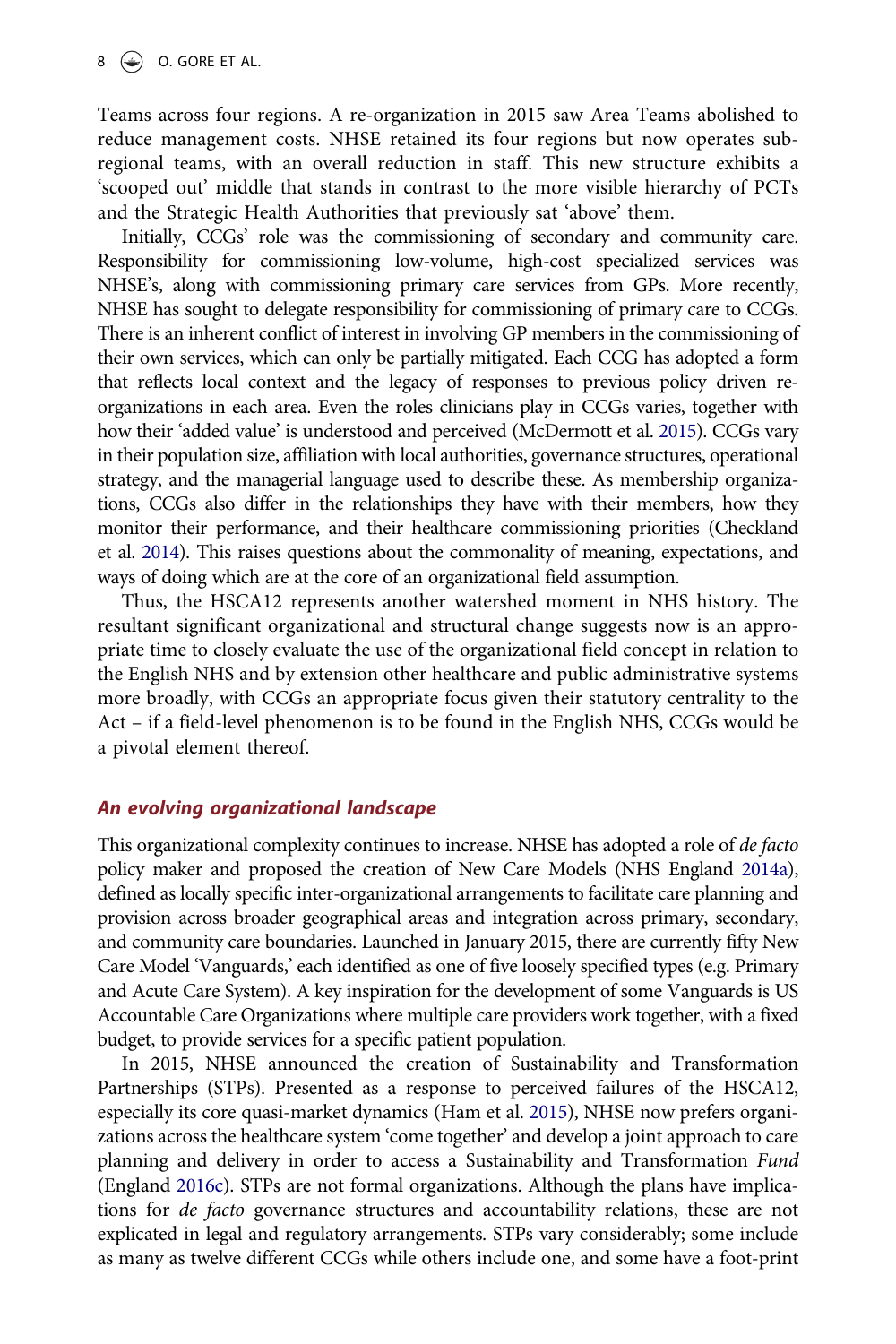crossing local authority boundaries while others are coterminous with one. Another inter-organizational arrangement that has proliferated post-HSCA12 is the GP Federation or super-partnership (England [2016b](#page-19-11)), where groups of GP practices establish a joint working arrangement as service providers (Royal College of General Practitioners [2008\)](#page-21-16). Some Federations have become so large that they cross CCG boundaries.

#### <span id="page-10-0"></span>Findings: Challenges to the identification of an organizational field

The above description enables us to consider how the NHS might fit the theoretical framework demanded by the field construct. As explored below, the introduction of member-led CCGs, non-statutory STPs, and the accompanying complexification of organizational geographies, accountabilities, and regulatory responsibilities make it challenging to characterize the current state of healthcare organization in England as a field-level phenomenon according to the four criteria (the following is summarized in [Table 1\)](#page-9-0).

<span id="page-10-2"></span><span id="page-10-1"></span>

| Criteria for the existence of an<br>institutionally defined<br>organizational field (Zietsma et al.<br>2017) | Empirical identification                                                     | Post-2012 developments challenging<br>identification of an organizational<br>field                                                                                                                                                                                                           |
|--------------------------------------------------------------------------------------------------------------|------------------------------------------------------------------------------|----------------------------------------------------------------------------------------------------------------------------------------------------------------------------------------------------------------------------------------------------------------------------------------------|
| Status hierarchies among actors                                                                              | Emergence of inter-<br>organizational patterns<br>which are definite         | • Dissolution of a top-down<br>structure of governance;<br>Ambiguous hierarchies;<br>• 'Above' and 'below' depend on<br>organizational function.                                                                                                                                             |
| Bounded network structure                                                                                    | Extent of increased<br>interaction between<br>organizations in the<br>domain | Minimal unifying governance<br>structures:<br>• High dependency on regional<br>partnerships;<br>• Interaction based on local geo-<br>graphy and demography.                                                                                                                                  |
| Shared meanings and practices                                                                                | Increase in the information $\bullet$<br>load                                | Diversity of healthcare organi-<br>zations with varying degree of<br>overlap and cooperation (STPs,<br>GP Federations, NMCs, etc.);<br>• CCGs' target patient populations<br>are contingent on local<br>parameters;<br>• NHSE emphasize local contin-<br>gencies in favour of best practice. |
| Shared identity                                                                                              | Furthering of mutual<br>awareness                                            | The possibility of a regulatory<br>٠<br>structure that acts to subvert<br>institutionalized sharing of<br>identity;<br>• The question of which providers<br>end up participating in health-<br>care activities is not pre-known<br>before tendering.                                         |

Table 1. Challenges to the identification of an institutionally defined organizational field in the post-2012 English NHS.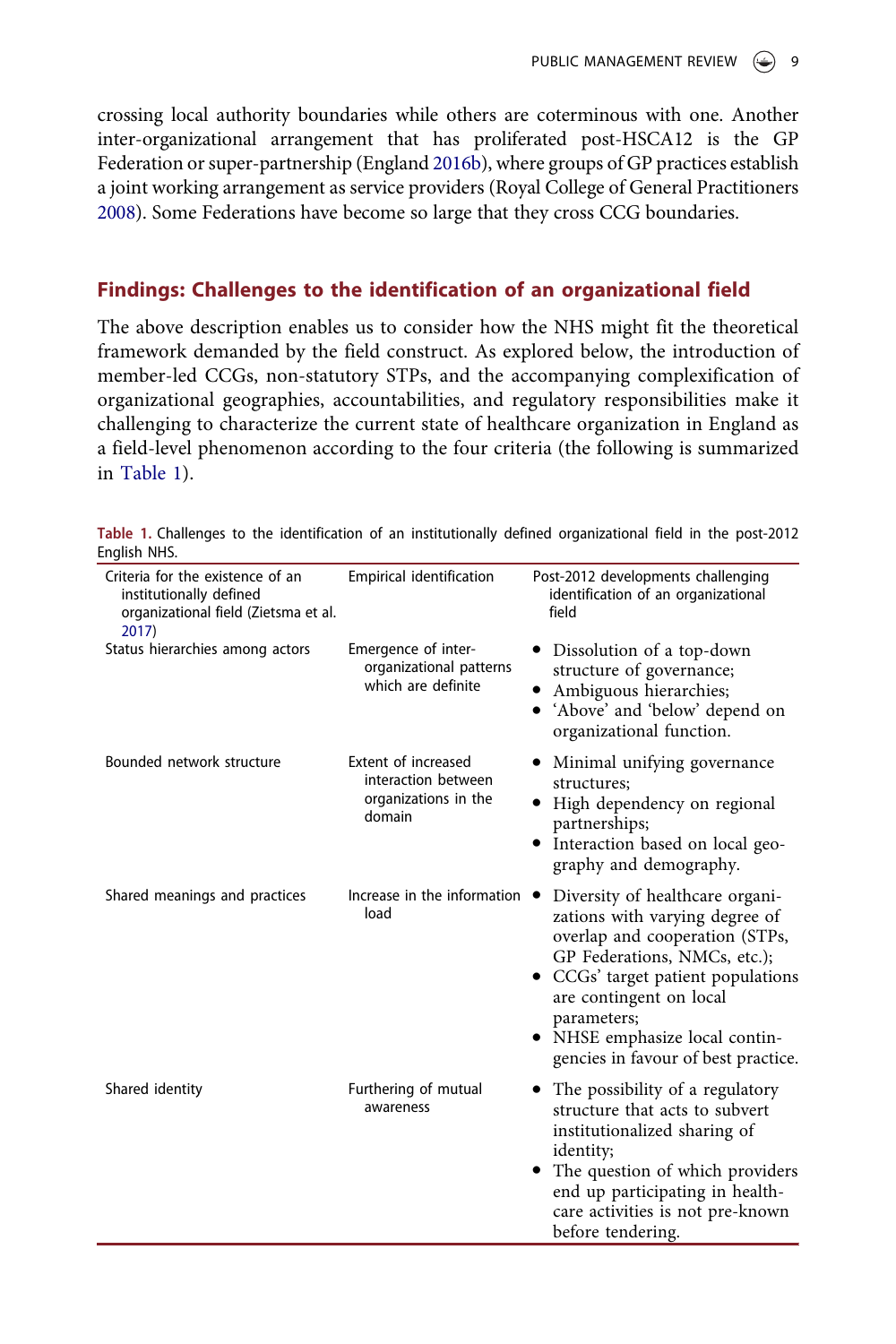#### Identifying status and hierarchy in cases of complex governance

The dissolution of a more pronounced, hierarchical governance with the abolishment of Strategic Health Authorities has yielded a complex situation in which organizations find themselves in conflicting positions with regard to their organizational functions (Checkland, Dam, et al. [2018](#page-19-12)). This generates fuzziness in clearly situating oneself in field positions and thus ambiguity in status hierarchies among actors, challenging the identification of criterion 1.

First, the relations between the Department of Health, NHSE, CCGs, GPs, provider Trusts (encompassing hospital care, ambulance services, mental health services, community care), and regulatory organizations (i.e. CQC, NHS Improvement) are *contingent on organizational function and task*. The HSCA12 introduced NHSE as the statutory body responsible for overseeing service delivery. Although it might be conceived of as a regulatory, state organization and thus 'above' other organizations in the hierarchy, in practice NHSE, while public, is not part of Government. NHSE is not bound by the Civil Service Code and sits outside Government's formal structure (Greer, Jarman, and Azorsky [2014](#page-20-12)) and thus poses difficulties for a straightforward placing within a multi-level analysis. As an example, although NHSE holds CCGs to account, CCGs also have some responsibility for holding NHSE to account for its conduct of the commissioning of specialized services.

Second, the problem of clearly identifying actors' positions – in this case, a clear demarcation between regulatory, state actors, and those outside formal state structures – becomes almost insurmountable when considering the commissioning of primary care. NHSE has delegated the operational side of primary care commissioning to CCGs, with CCGs assuming varying levels of responsibility (England [2014b](#page-19-13)). Consequently, there are no clear boundaries between what would be considered a regulatory agency and an 'extra-state' entity as commissioning responsibility for primary healthcare becomes *intermingled between NHSE and CCGs to varying degrees* (Checkland, McDermott, et al. [2018\)](#page-19-14).

<span id="page-11-1"></span><span id="page-11-0"></span>Third, as membership organizations CCGs are governed by their GP members while also acting as their commissioners. Thus, the regulatory function, so central to institutional explanations, is fragmented across the supposed organizational field making it problematic to designate clear chains of above and below in terms of accountability and command. For example, CCGs are encouraged to establish their own Local Incentive Schemes, replacing centrally administered frameworks aimed at ensuring quality and standardization across primary care such as the Quality and Outcomes Framework (QOF) or Directed Enhanced Services (DES). These changes are meant to allow CCGs to manage services in a locally tailored manner (thus placing CCGs 'above' GP practices), but actual decisions regarding practice development such as mergers or property development remain under the discretion of individual GPs via their contractual commitments (thus placing GPs 'above' CCGs). This is also the case with primary care performance monitoring, which is fragmented between NHSE, CCGs, and CQC. Although CCGs are statutorily obligated to assure NHSE on the continuous improvement of primary care services, CCGs only performance monitor practices, while quality monitoring of individual GPs is reserved for NHSE. At the same time, CQC monitors other practice performance aspects, such as the quality of management and premises.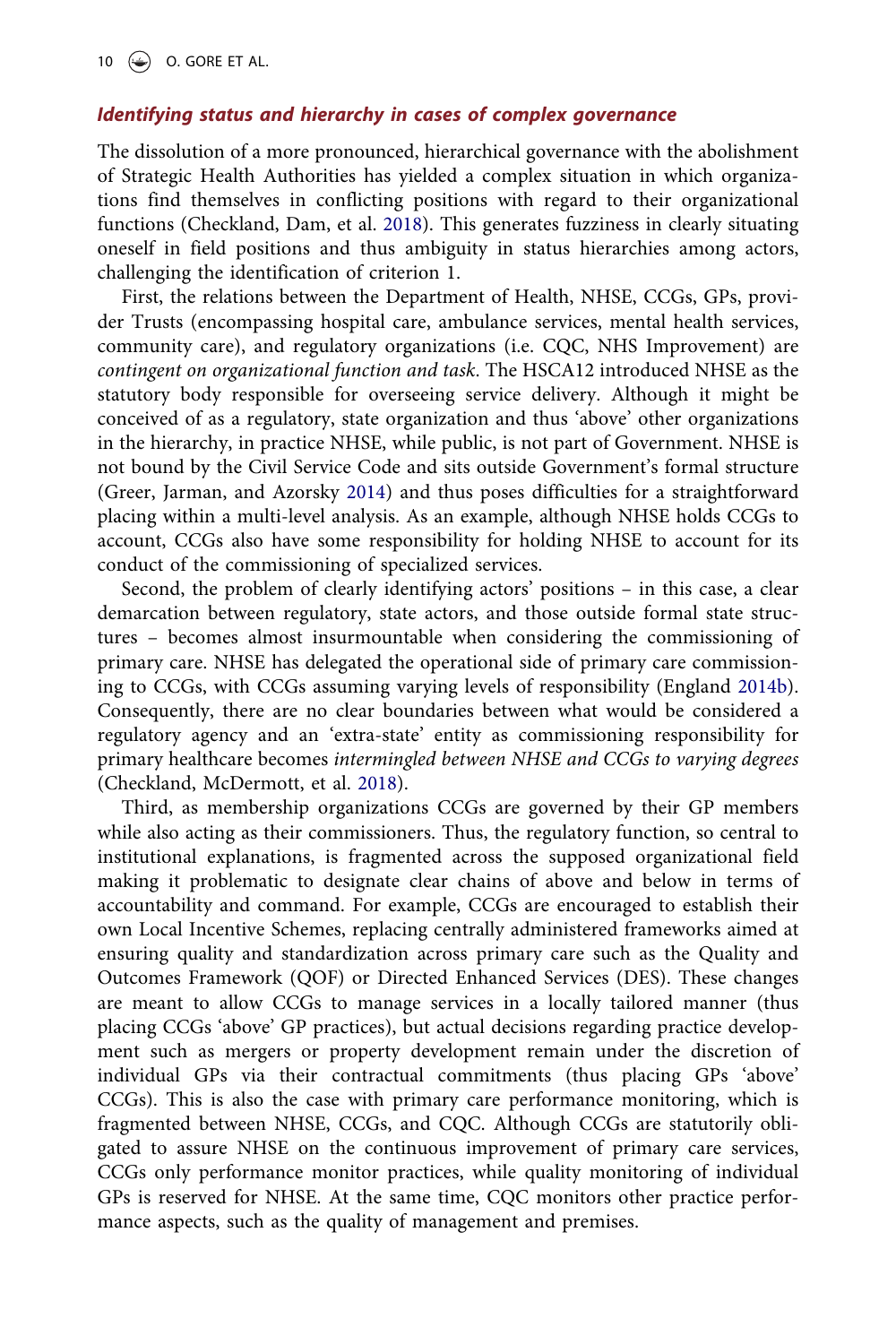#### Identifying increased interaction when networks are unstructured

This organizational complexity also affects the ability to empirically identify criterion 2, namely increased interaction as signalling a bounded network structure. The construct of an organizational field includes organizations bound together not only by geography or goals, but also sharing of similar services, products, suppliers, users, regulatory agencies, and others (DiMaggio and Powell [1983](#page-19-2)). Such 'similarity' or assumed homogeneity is precisely at issue in the current state of the English NHS. Regardless of how statutory responsibilities, accountabilities, control, or funding are fragmented across hierarchical levels (as discussed above), changes in NHS structures also make it challenging to identify a community of organizations in an analytically meaningful way.

<span id="page-12-2"></span>First, under current arrangements, it is challenging to see CCGs as part of a bounded network structure comprising a countrywide primary care field. Rather, healthcare planning and delivery appears structured more as silo fields across the country, putting criterion 2 in question. As Wooten and Hoffman ([2016\)](#page-22-5) note, when considering different types of work performed by organizations, an analytical language of 'buyer,' 'supplier,' or 'regulatory agency' does not provide sufficient institutional explanation. Healthcare in England post-2012 exemplifies an empirical case in which defining these roles is particularly problematic. CCGs might bear the same designation or appear to administer the same services, but in fact vary considerably. For example, under NHSE guidance, CCGs' governance structures are not predetermined and each organization addresses healthcare commissioning differently. With minimal unifying governance structures, and dependent on regional partnerships, CCGs have developed piecemeal, answering local and contingent needs. This makes it particularly difficult to see all CCGs as the 'same' organizations in a cross-country bounded network.

<span id="page-12-1"></span>Second, although all CCGs serve 'patients,' these vary on clinical, demographic, and socio-economic profiles and thus no unified 'demand side' population exists. Similarly, although all CCGs have some degree of involvement in commissioning 'primary care,' in practice this has led to the establishment of various local incentive schemes with different ways of assuring delivery and through the commissioning of different providers, thus rendering a 'supply side' categorization also problematic. Consequently, a field perspective aimed at securing the ability to analyse how organizations enact their environment and are simultaneously acted upon by the *same* environment (Wooten and Hoffman [2016](#page-22-5)) becomes questionable when dealing with the English NHS, as defining what Fligstein ([1997\)](#page-20-16) referred to as a 'local social order' becomes almost CCG specific. If indeed field-level processes focus on strategic action through framing, in the hope of finding resonance with other field members Fligstein and Doug [2015](#page-20-17), CCGs' role as broker-like organizations, investing resources in engagement activities to translate, explain, and communicate healthcare policies and schemes developed by NHSE to their members, testifies to the existence of a local, CCG-specific institutional environment.

<span id="page-12-0"></span>These issues raise questions over the existence of a single, unified, and bounded country-wide network structure. As CCGs exhibit intensified interaction with local partners in a more partial, place-based capacity, their interaction with other actors in the broad healthcare system is likely to be limited.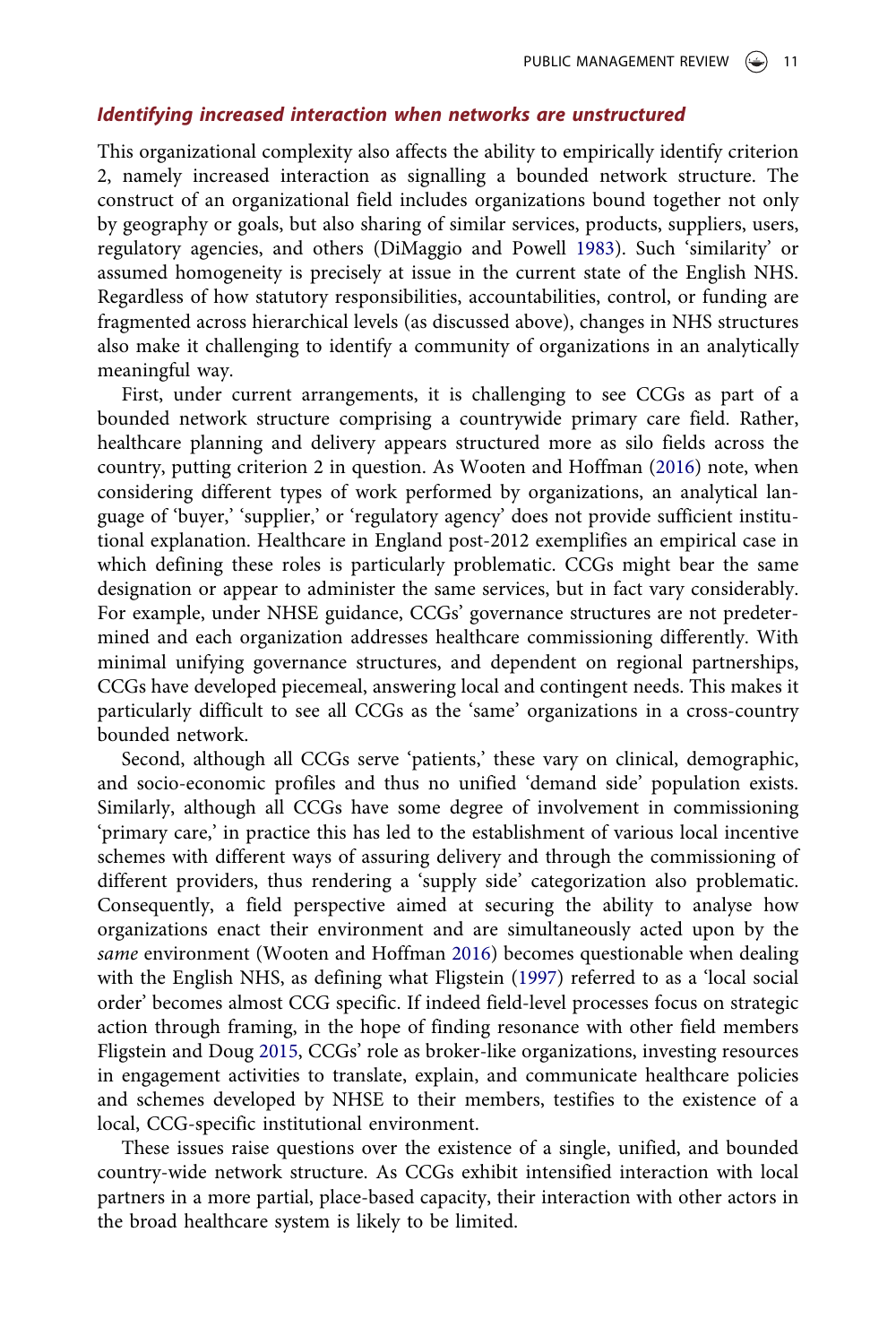12  $\left(\bigstar\right)$  O. GORE ET AL.

#### Identifying shared meaning and practices when there is no 'best practice'

As discussed, the bulk of healthcare research in England using institutional approaches has focused upon criterion 3 and the existence of shared meaning and practices across organizations. Nonetheless, the HSCA12 and subsequent developments call for a careful re-evaluation of the empirical terrain. The use of the organizational field construct is meant to signal the existence of a more or less defined space from which organizations draw institutionalized 'social facts,' the recognition of which grants them legitimacy when determining appropriate action (Meyer and Rowan [1977\)](#page-21-8). These organizations, it is posited, share a common meaning system and interact more frequently with each other than other organizations (Scott [2001\)](#page-22-0). Authors have already commented on the difficulty of identifying shared meaning empirically, especially when reform is perpetual (Ferlie, Fitzgerald, and Pettigrew [1996\)](#page-20-18). We argue that CCGs position at the heart of the healthcare system and the current shift towards STPs, GP Federations, and Vanguards further exacerbate this possibility.

As illustrated in [Figure 1](#page-12-0), although a tree-like perspective might give the impression that CCGs are operating on the same organizational layer, CCGs' target patient populations are, in fact, constructed from a complex, and highly locally contingent, layered structure. CCGs' patient catchments might span multiple municipal geographies, they might include a GP Federation, could be negotiating with a Vanguard that itself might include practices outside the CCGs' original catchment, and they will need to consider local STPs' decisions.

Even where a unified approach seems to exist, such as with the seemingly standardized accountability mechanisms governing CCGs (articulated in the Improvement and Assurance Framework (IAF) (England [2016a](#page-19-15)), the accommodation of local contingencies by NHSE make it difficult to identify shared meanings and practices. In the IAF, for example, formalized accountability is defined as dependent

<span id="page-13-2"></span><span id="page-13-0"></span>

<span id="page-13-1"></span>Figure 1. A tree-like perspective of the 'system' vs layered complexity of each CCGs spatial situation.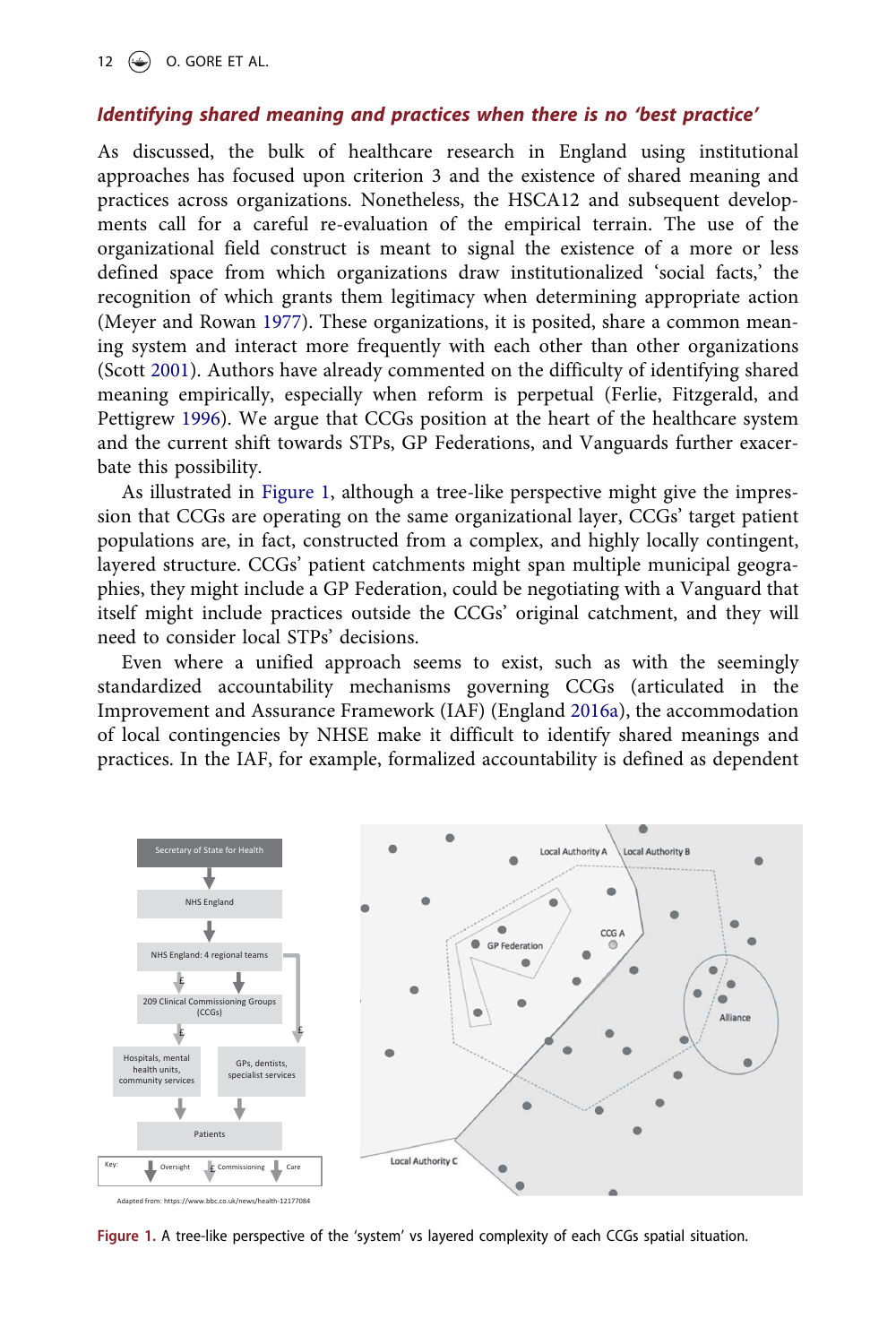on the 'quality of relationships' (8) and left partly unspecified. Thus, even frameworks that apparently apply 'across the board,' are not providing straightforward, common definitions or operational instructions, further enhancing the development of locally sensible 'silo' arrangements. Although CCGs and STPs might be interested in what other CCGs and STPs are doing, adopting a fellow organization's plans does not necessarily serve as a legitimizer. As there is no clear 'best practice' and although CCGs and STPs develop their strategies together with local partners, in relation to specific healthcare providers, and in terms of their own resources and demands, scope for institutionalization is weak.

#### <span id="page-14-2"></span><span id="page-14-1"></span>Identifying shared identity under conditions of competition

The issues above all highlight problems in the identification of *shared identity* among CCGs. The assertion of the empirical existence of shared identity among healthcare organizations becomes more problematic when considering the regulation of competition specified in the HSCA12. The Act's legislative changes have seen the NHS moving from a sector-specific regulation model to one based on competition law (Sanderson, Allen, and Dorota [2017\)](#page-21-17). NHS providers and commissioners are now subject to regulation by NHS Improvement (economic regulator of the whole NHS), and by The Competition and Markets Authority. This has critical implications for the identification of criterion 4: shared identity in the organizational field.

First, the shift towards a competition based regulation model has entrusted NHS Improvement with issuing and regulating provider licences subject to regulations on anti-competitive behaviour. Consequently, any attempt at mergers or joint ventures by NHS organizations (e.g. CCGs, hospital Trusts) can be scrutinized for their impact on competition. There are now a number of cases in which mergers or integration attempts that bring organizations in the NHS closer have been reviewed and rejected by NHS Improvement (Sanderson, Allen, and Dorota [2017](#page-21-17)). This suggests the existence of a regulatory structure acting to subvert institutionalized sharing of identity.

Second, in the post-HSCA12 healthcare system, NHS Trusts find themselves in direct competition with each other as they are asked to assume the behaviour of 'market actors' (Davies [2013](#page-19-16)). Competition laws are based on the advancement of self-interest and the exhibition of strategic behaviour known to fragment identities and work counter to cooperation. This has been observed to affect accountability arrangements and to shift the system away from the NHS' constitutional ethos (Davies [2013\)](#page-19-16).

<span id="page-14-4"></span>Third, the HSCA12 intensified the possibility of private involvement in healthcare. The mandating of open and competitive tendering for services commissioned by CCGs makes it easier for private companies to challenge decisions to award public bodies with contracts (Krachler and Greer [2015\)](#page-21-18). Private providers can often claim lower costs because they are not required to provide the full range of services, such as emergency or urgent care, and are thus outbid traditional public providers. This further problematizes any straightforward identification of shared identities in the health system.

<span id="page-14-3"></span><span id="page-14-0"></span>Zietsma et al. [\(2017\)](#page-22-3) requirement for empirical identification of criterion 4 is greater awareness of the organizations in a field. Current circumstances might indeed lead to further awareness, but it is not one based on relations of cooperation or reciprocity but of competition and self-interest. Although an organizational field can signify both common purpose and an arena of strategy and conflict (DiMaggio and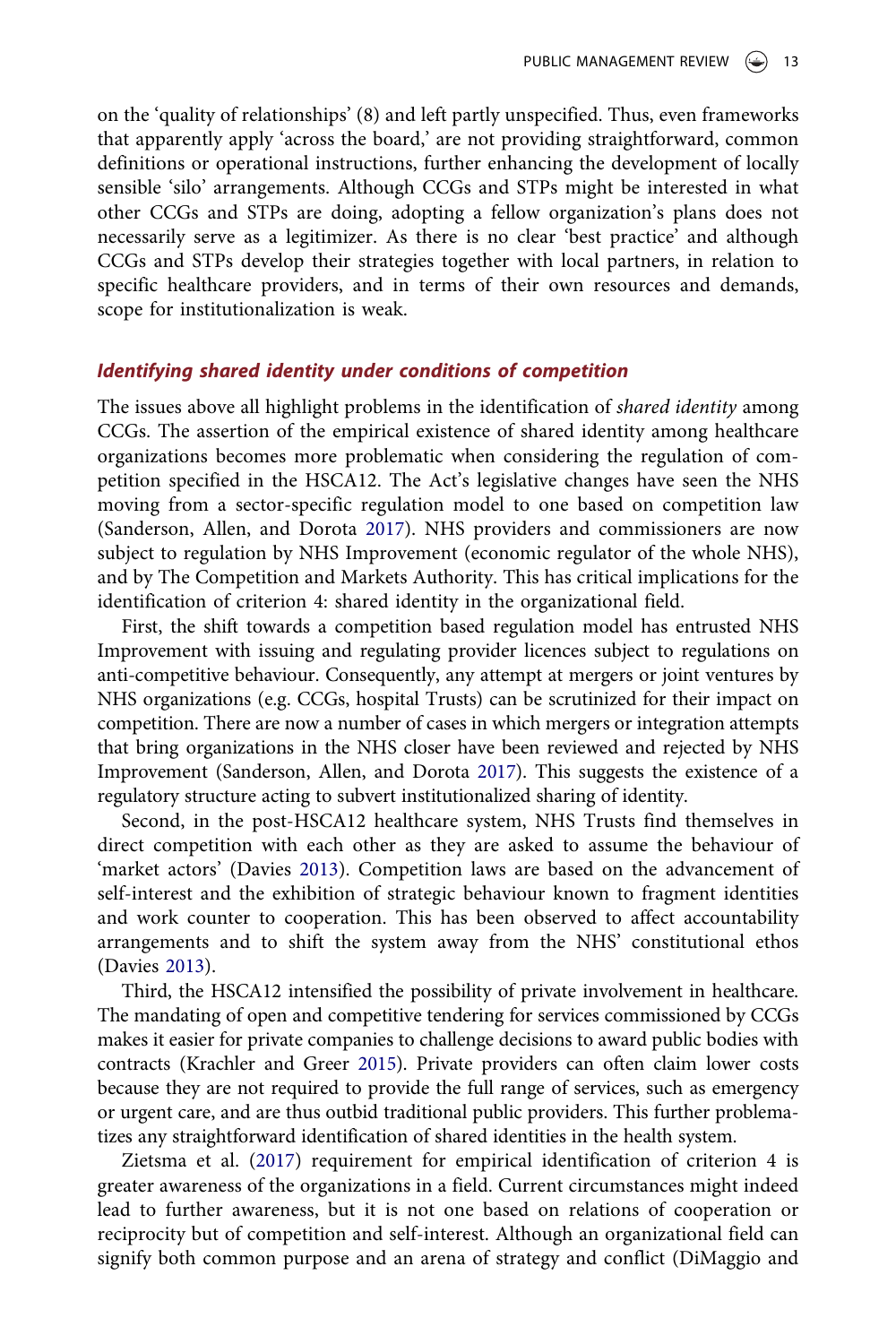14  $\left(\frac{1}{2}\right)$  O. GORE ET AL.

Powell [1983\)](#page-19-2), the further opening up of the NHS to private providers means that the identity of providers participating in an area is not pre-known before tendering happens, thus making it hard to claim an established arena exists. Under such conditions, the emergence of shared identity is questionable.

#### **Discussion**

Our argument calls for 'putting back organization' (Hirsch and Lounsbury [1997\)](#page-20-19) into public management research as we emphasize the importance of demonstrating the integrity of the organizational field concept prior to analysis based upon it. This problematization rests on the degree of organizational diversity (Kondra and Hinings [1998](#page-21-19)) that exists within and between NHS organizations and the implication of this heterogeneity for institutional explanations and predictions. Our findings highlight how, when the criteria provided by Zietsma et al. ([2017](#page-22-3)) are considered, the current landscape of healthcare planning, commissioning, and provision in England resists straightforward designation as a field-level phenomenon. We turn to discuss the implications of these findings for our theorizing about the English NHS and then more broadly for public management research, both in terms of the problems our analysis suggests as well as possible future research trajectories.

#### Deinstitutionalization of the English NHS?

Our 'failure' to empirically identify an organizational field speaks to current and future changes in the system. Although our analysis does not focus on the continuity or discontinuity of particular organizational practices, but rather on the possibility of theorizing primary care in England as a field-level phenomenon, there is evidence to suggest that a process of 'deinstitutionalisation' (Oliver [1992\)](#page-21-3) has been taking place in the England NHS. Among the empirical indicators for antecedents of deinstitutionalization proposed by Oliver [\(1992](#page-21-3)), our findings point to the prevalence of both organizationallevel pressures (e.g. social pressures in the form of a decreasing of historical continuity and changing institutional rules and values, functional pressures in the form of increasing competition for resources or increasing technical specificity, and political pressures in the form of conflicting internal interests) as well as environment-level pressures (mainly, changing external dependencies and increasing structural disaggregation) for the erosion or displacement of institutionalized practices.

<span id="page-15-0"></span>Supporting this deinstitutionalization view is the current direction of travel in healthcare policy in England towards *consolidation* of organizational structures. In this vain, the head of NHSE has suggested that STPs might garner more 'decision rights' and the authority to 'recommend changes to the configuration or governance of constituent statutory organisations,' including CCGs (Wickwave [2017](#page-22-10)). Examples of this are already emerging with, for example, CCGs in the Midlands working within the STP process to create an 'STP-wide' single acute and mental health contract (Thomas [2017\)](#page-22-11) and eleven CCGs in the North of England working together under a 'joint commissioning committee' aligned with the STP (Gammie [2017\)](#page-20-20). Both developments suggest a recognition of a need to move away from current fragmented, multi-layer arrangements – or to 're-institutionalising' the NHS. However, we have demonstrated how elements of the HSCA12, namely the expansion of competition law, is likely to run counter to current attempts to 're-institutionalise' the NHS. STPs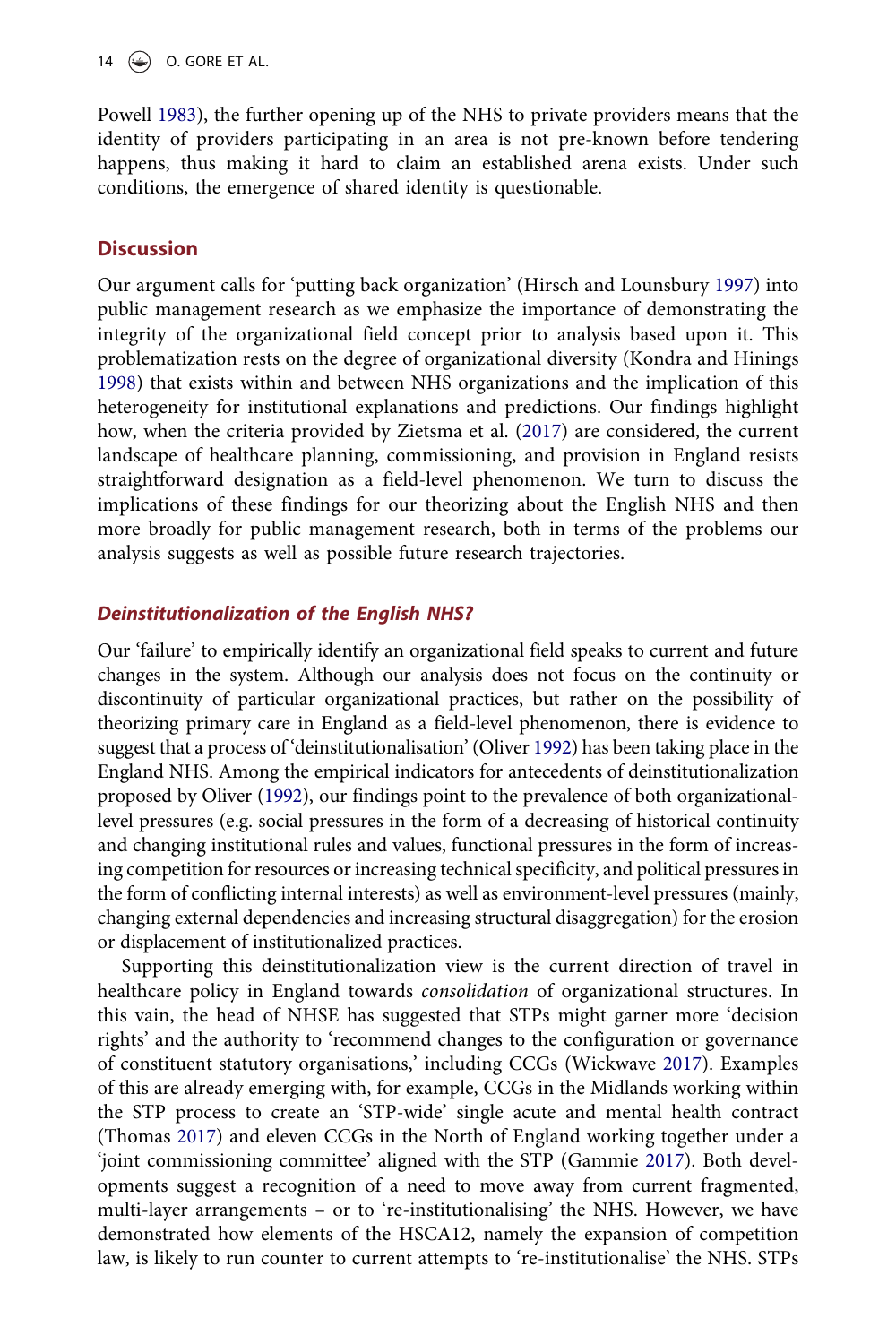are predicated on the notion of groups of organizations identifying with a specific geographical place and working collaboratively, seemingly with scant attention to competition regulations. Without changes to the latter, current attempts to reinstitutionalize lack a coherent legal underpinning structure and may be unable to accrue legitimacy.

Thus, rigorously applying the criteria of Zietsma et al. [\(2017](#page-22-3)) highlights a tension between institutionalization efforts and the post-HSCA12 legislative landscape, ones that would be lost without careful examination of the organizational population. With some of the forces described in the English NHS, such as increased agencification and fragmented organizational landscapes resonating with issues facing public administration in a variety of contexts and countries, future research might usefully apply this approach of organizational field interrogation in order to further detail the contours of the challenge in identifying fields, the implications associated with ascribing the label, and its dynamic.

#### Implications for research into public management reform

In terms of public management research, our findings point to a lacuna which is hindering our ability to (a) generalize knowledge, (b) might be a missed opportunity to further differentiate our knowledge of public sector changes, and (c) a risk to naturalizing contested political discourses. We discuss these problems now before turning to point to a possible future research agenda, based on a more relational understanding of the field concept.

<span id="page-16-0"></span>First and foremost, implicitly assuming field-level phenomena without specification means that *comparisons between* and *generalization based on* such studies of management reform are highly questionable. Although a growing subset of studies might address the 'same' public organizational field, e.g. as in the case of past examinations of NHS reform, generalization becomes difficult unless these studies clearly designate the empirical population considered. With institutional theory already suffering from a case of too many interpretations and a lack of criticality which means that it became 'too difficult to understand what it is' (Hirsch and Lounsbury [2015,](#page-20-21) 96), if the idea of empirical commensurability commonly understood is removed from our studies, then institutionally focused public management research loses not only explanatory power, but ontological integrity, as it invokes a conceptualization which cannot tolerate close empirical examination. In the case of the English NHS, our findings show how a study taking into consideration STPs and Vanguards as part of the field in question will be completely different from one which does not. Similarly, a reliance on the appearance of similarity of identity among CCGs as exhibited in tree-like presentations of the system without proper scrutiny of the underlying layered complexity means that general rules might be inferred from cases which are highly particular.

Second, assuming that a particular public sector domain exists as a field-level phenomenon without delving into an analysis of field characteristics might mean that *institutional frameworks are underutilized in public management research*. Our close examination of the organizational landscape in primary care in England points to the possibility of organizations working in what we called 'silos' or fields which are almost organization-specific, and whereby collective action is haphazard and contingent. Alongside identification criteria, Zietsma et al.'s [\(2017](#page-22-3)) review also provides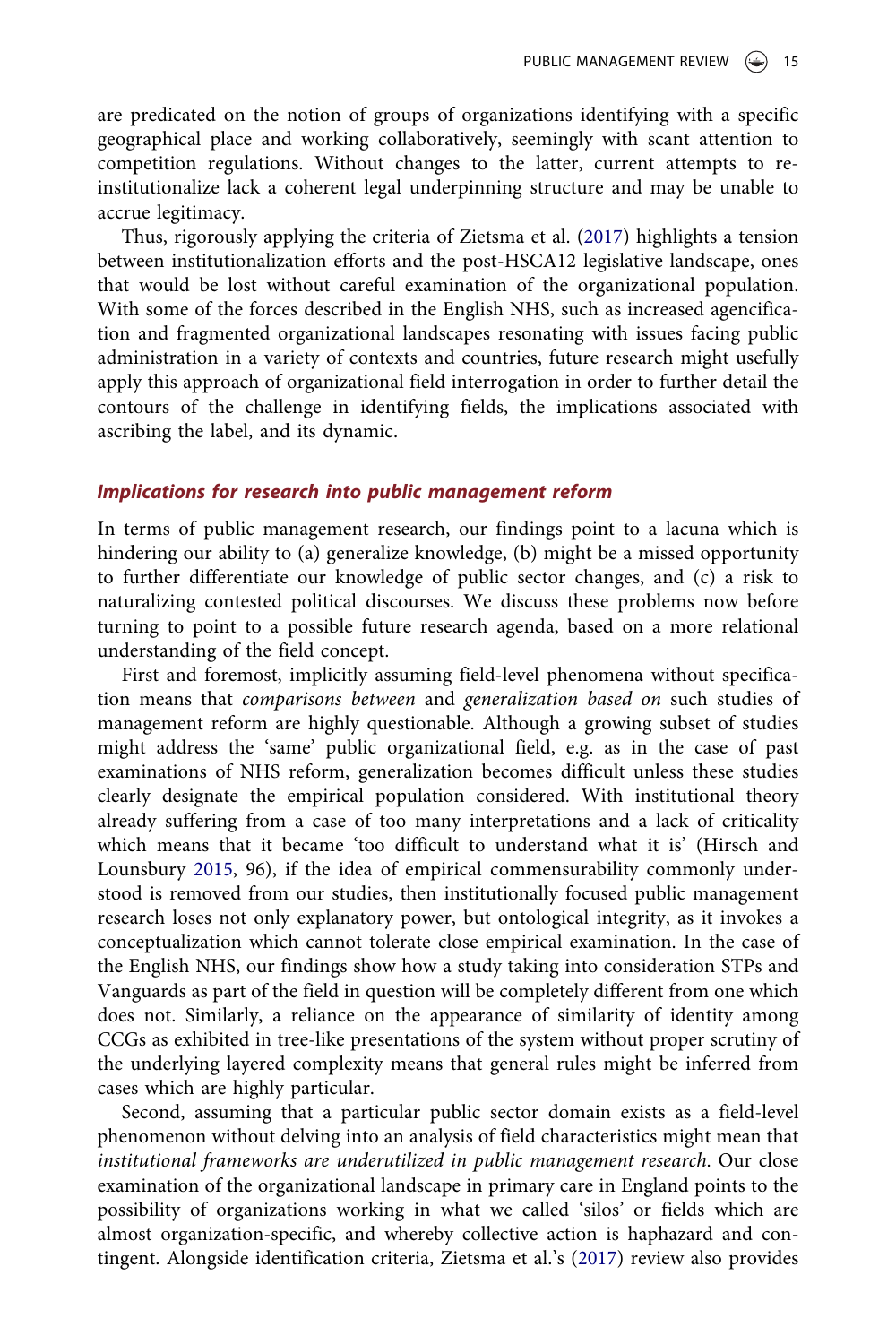field classifications, separating between *exchange fields* and *issue fields*. By laying out each of the four criteria, our analysis makes a first step towards considering the English NHS as an issue field – an organizational domain in which fields are formed around common issues and *not* around structured exchange relationships (Wooten and Hoffman [2016](#page-22-5)). With CCGs developing idiosyncratically and organizational populations varying greatly between locales, there are indications that healthcare is now more akin to how social movement organizations exchange with one another rather than how a statutory state-led arena of practice might usually be envisioned. This demonstrates a need to further engage with the specificities of fields in public sector studies so to better take into account differentiation in the public sector.

Third, and closely related, usage of an organizational field as a theoretical lens through which to talk and think about public management reform *might end up uncritically supporting and replicating a political discourse* aimed at masking the fragmentation and dissolution of state-run welfare systems. In the case of the NHS, a highly politicized social institution, the way that government reforms mobilize 'single NHS' or 'One NHS' rhetoric might be replicated by studies taking the unity of the health system as an analytical starting point. In the recent UK election, the Conservative party manifesto addressed the health system as 'Our NHS,' discursively reasserting that healthcare is a single entity even though the bulk of fragmentation and reorganization detailed in this paper accrued under Conservative-led governments. Thus, research using the organizational field construct to study welfare system reform should ensure proper empirical identification of objects of study, or risk naturalizing political rhetoric.

#### Towards a more relational understanding of fields in the public sector

The analysis presented has focused on a structural definition of an organizational field, one that first and foremost examines the organizational forms existing in a particular public administration domain. There are other definitions in use, mainly those found in research programmes such as 'institutional logics' (van den Broek, Boselie, and Paauwe [2014\)](#page-22-12). Research done under these labels acknowledges the heterogeneity found in organizational fields and thus might be a better framework for cases such as the one discussed. Nonetheless, the very construct of a field *as a bounded, recognizable institutional context* is still fundamental to these programmes and it is thus expected that studies using these frameworks will also need to devote more time to the explicit identification of a field before analysis of either 'logics' or 'work' is done. We would welcome further research able to comment particularly on these programmes, but it is worth mentioning that the bulk of research in public administration is based on the structural variant present here.

Arguably, a more promising candidate would be to change our understanding of a field towards a more *relational one*. In their review of investments into fieldoriented institutional approaches, Wooten and Hoffman [\(2016\)](#page-22-5) discuss contemporary developments which we believe hold promise for field-oriented organizational analysis in public management. Namely, they point to the possibility of relinquishing prior understandings of a field as a 'thing' or 'mechanism,' and suggest the need to adopt frameworks that conceptualize fields as *relational spaces*. This suggests the need for studies which change analytical focus from an alreadyestablished, always-there field towards questions of field emergence, the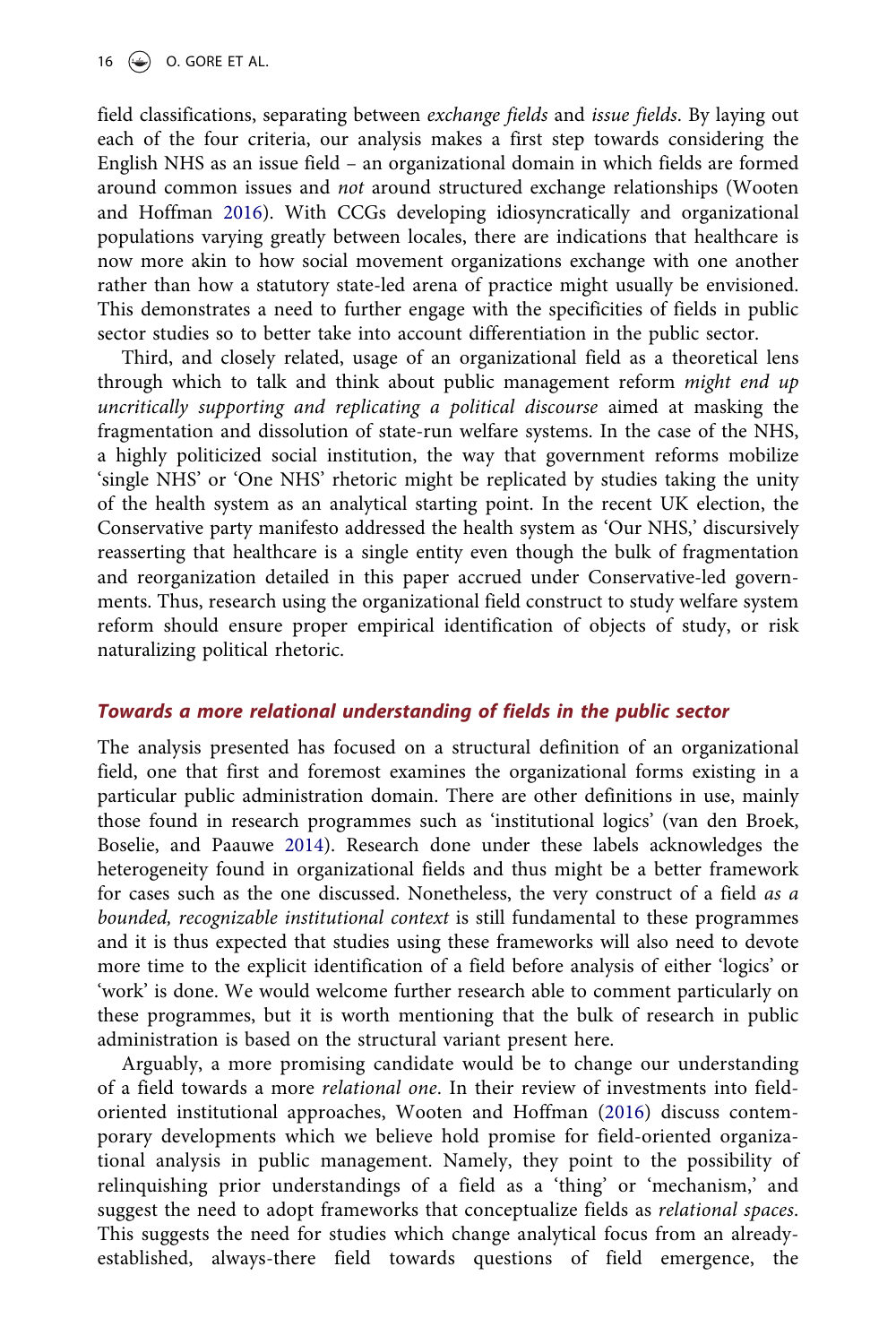contingency of field 'activation,' and the specificities of how field actors relate to one another.

This focus of analysis seems to be more fitting to the analysis of the English NHS as it currently stands, suggesting that a qualified return to the original usage of the construct as put forward by, for example, Warren [\(1967\)](#page-22-6), might be particularly helpful in analysing contemporary public management developments. This closer alignment between Warren's interpretation and welfare reform might be expected as his theorization came about when studying community organizations, rather than industry bodies and their commercial dynamics as in the case of more frequently used 'founding founders' of institutionalism. Understanding the field as closely bound by geographical proximity, Warren [\(1967](#page-22-6)) posited an institutional framework based less on similarity of organizations, values, sharing similar ways of doing things, or being part of the same group of organizations – those structural features of an institutional-level phenomenon. Rather, his focus remained on organizational actions which can only be carried on with relation to those of another. This framework allows for an institutional analysis that proceeds regardless of an organization's relation to a larger set of organizations, and thus allows consideration of relations between organizations *before* assuming an institutional-level phenomenon that might or might not act as context. Theoretically, Warren's relational drive changes research orientation towards questions of multiple contexts, and empirically the focus on action brings back the centrality of localities, key to the current state of the NHS and whose influence over public sector structure and practice is growing on the back of decentralization and devolution. Future research on the possibilities of using a more relational approach to both fields and public sector contexts is thus supported, and welcomed, by our findings.

#### Conclusion

Institutionalism is frequently employed in empirical studies of public management and administration. Such research commonly posits the existence of an organizational field, a key component of the theory, without its existence in the context in question being subject to interrogation. By applying Zietsma et al.'s ([2017\)](#page-22-3) four criteria for the identification of a field to the case of the English NHS, this study highlighted how field identification in a rapidly evolving, complex public sector context is currently difficult due to ambiguity in clearly articulating inter-organizational hierarchies, and the existence of forces acting to counter entrenchment of shared identity between organizations. Some of the forces we have described in the English NHS, such as increased agencification and a fragmented organizational landscape, are resonant with issues facing public administration in a variety of contexts and countries. We believe that this suggests that sufficient attention and time must be devoted to at least considering the applicability of the organizational field construct to research studying public administration domains before scholars embark on a full blown analysis of institutional dynamics.

In particular, future research might usefully apply this approach of organizational field interrogation in order to further detail the contours of the challenge in identifying fields and the implications associated with ascribing the label. The organizational field concept is integral to institutionalism, and it is important that research adopts a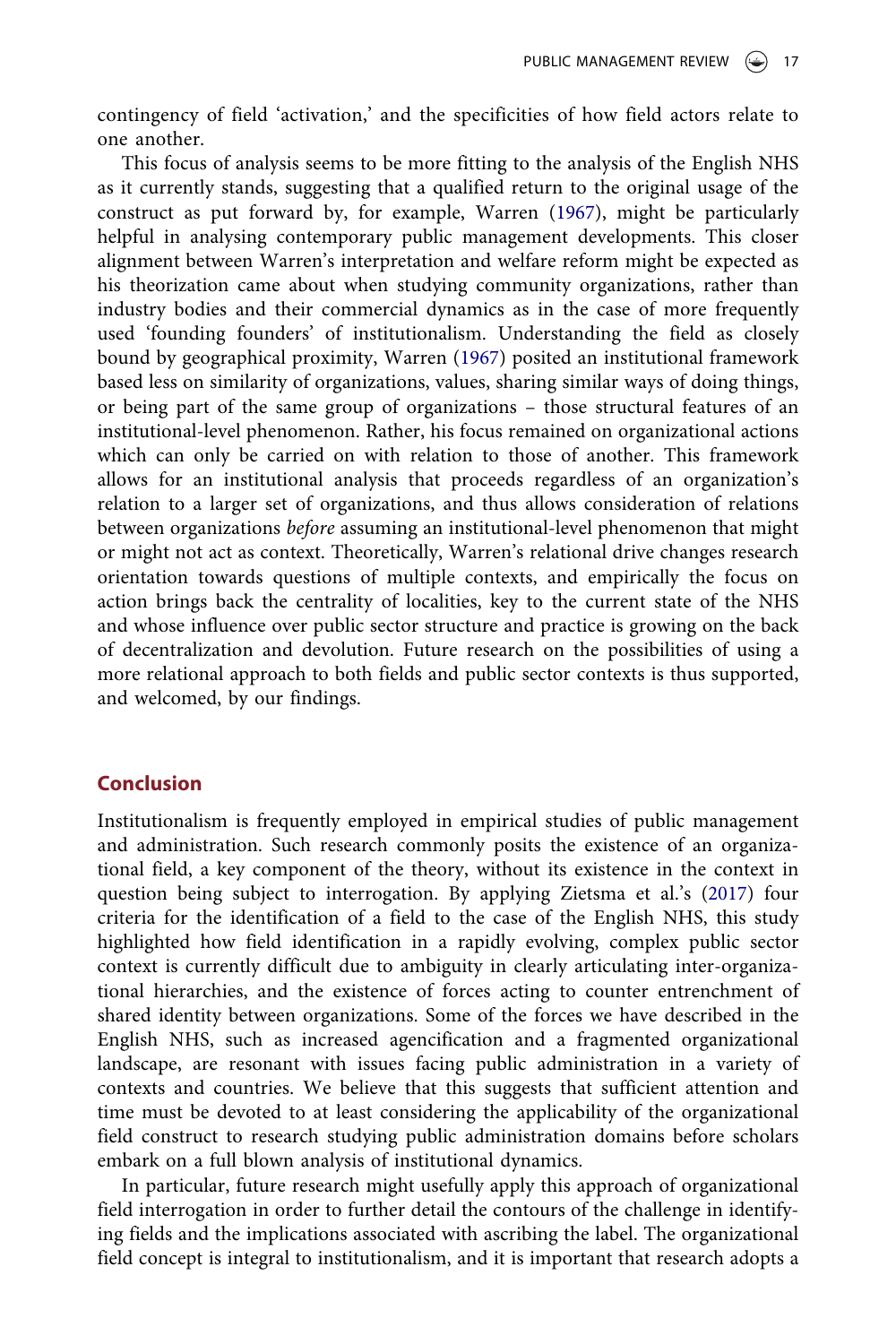18  $\left(\frac{1}{2}\right)$  O. GORE ET AL.

reflective attitude towards the concept in a given context to offer practitioners a route towards meaningful generalization and research recommendations.

#### Acknowledgements

The authors would like to thank the organizers of the Sub-Theme on "Institutional Theory: Taking Stock and Retooling" at the 2017 33rd European Group for Organization Studies (EGOS) Colloquium in Copenhagen for valuable comments on an earlier draft of this paper. Thanks is also due to anonymous peer reviewers for constructive suggestions. Any errors or omissions are the responsibility of the authors alone.

#### <span id="page-19-7"></span><span id="page-19-3"></span>Disclosure statement

<span id="page-19-8"></span>No potential conflict of interest was reported by the authors. The views expressed in this article are those of the authors and not necessarily those of the NHS, the NIHR, or the Department of Health and Social Care and Social Care.

#### <span id="page-19-1"></span><span id="page-19-0"></span>Funding

<span id="page-19-12"></span><span id="page-19-5"></span>The authors of this article were partly funded by the National Institute for Health Research Collaboration for Leadership in Applied Health Research and Care (NIHR CLAHRC) Greater Manchester. The funder had no role in the design of the study, data collection and analysis, decision to publish, or preparation of the manuscript. However, the project outlined in this article may be considered to be affiliated to the work of the NIHR CLAHRC Greater Manchester.

#### <span id="page-19-14"></span>Notes on contributors

<span id="page-19-9"></span>Oz Gore is an organisational ethnographer interested in sociological treatment of knowledge, measurement, and technology. His latest work deals with accountability demands, evidence-making and performance management in the context of managerialism in the public sector. He is a lecturer in the University of Leicester School of Business. Previously, he was a member of the Health Policy, Politics and Organisation (HiPPO) research group at the University of Manchester.

<span id="page-19-6"></span><span id="page-19-4"></span>Jonathan Hammond is a health policy and health services researcher specialising in qualitative and observational methods. He has a primary interest in the NHS and its policy history, and his work focuses on issues of governance, political economy, and institutionalism. He is a member of the Health Policy, Politics and Organisation (HiPPO) research group at The University of Manchester.

<span id="page-19-16"></span><span id="page-19-2"></span>Simon Bailey is a research fellow at Alliance Manchester Business School, with interests in the relationship between knowledge, measurement and management in the public sector. His current work explores the shift towards project-based work and organisation in the public sector and the implications of this for theory and policy.

<span id="page-19-13"></span><span id="page-19-10"></span>Katherine Checkland is a Professor of Health Policy and Primary Care. A qualified GP, her work is based in the Health Policy, Politics and Organisations (HiPPO) group and focuses upon the interaction between health policy and organisations within the health service. The research takes a qualitative approach, and have pioneered the use of observation within NHS organisations.

<span id="page-19-15"></span><span id="page-19-11"></span>Damian Hodgson is Professor of Organisational Analysis at Alliance Manchester Business School and Deputy Director of the Health Services Research Centre at AMBS. His research focuses centres on issues of power, knowledge, identity and control in complex organisations and the management of experts/professionals.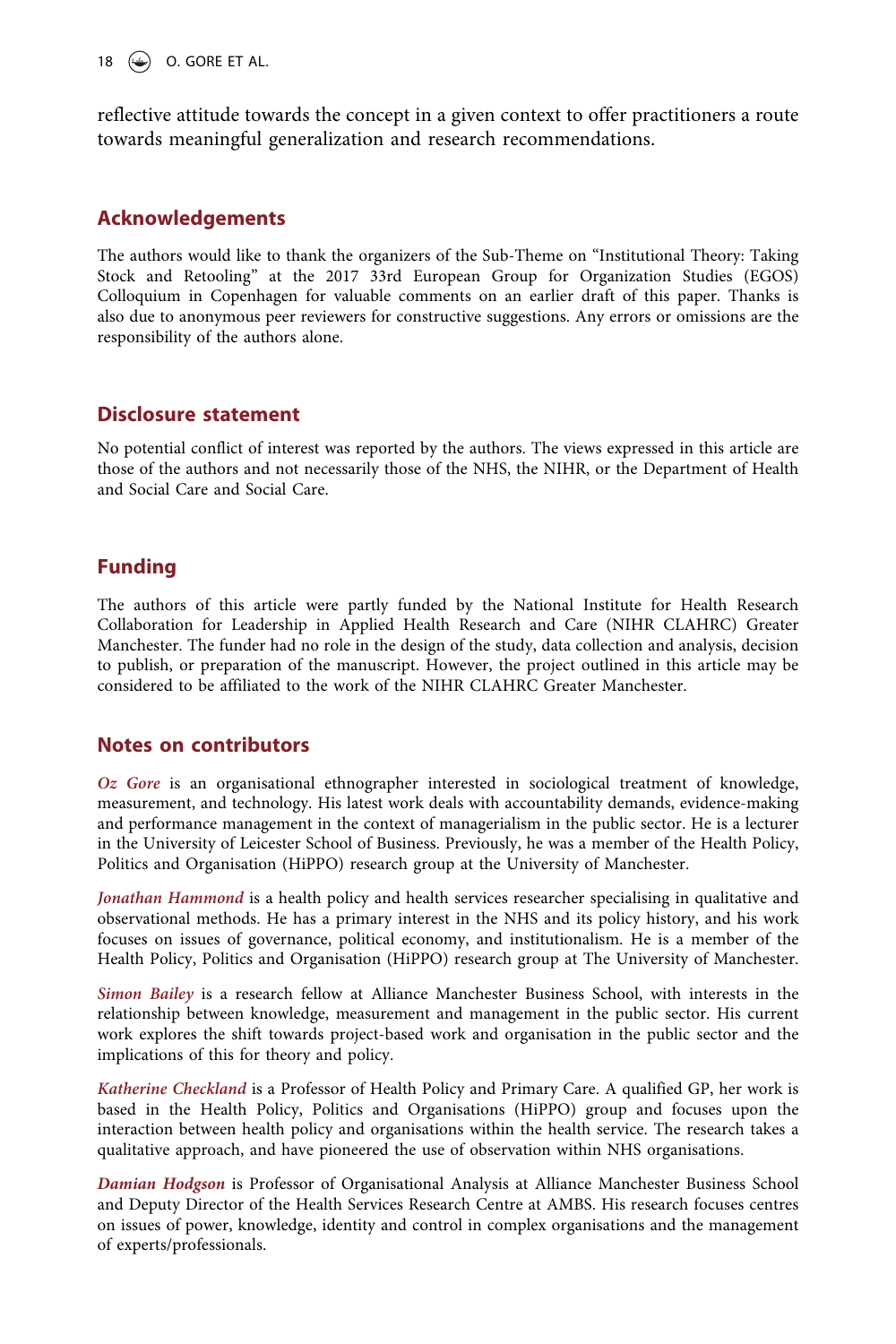#### <span id="page-20-15"></span>**ORCID**

<span id="page-20-13"></span><span id="page-20-7"></span>*Oz Gore* http://orcid.org/0000-0003-0545-4629 *Jonathan Hammond* http://orcid.org/0000-0002-4682-9514 *Simon Bailey* http://orcid.org/0000-0001-9142-2791 *Katherine Checkland* http://orcid.org/0000-0002-9961-5317 *Damian Hodgson* http://orcid.org/0000-0002-9292-5945

#### <span id="page-20-18"></span><span id="page-20-10"></span>References

- <span id="page-20-0"></span>Adler, P. S., and S.-W. Kwon. [2013](#page-4-0). "The Mutation of Professionalism as a Contested Diffusion Process: Clinical Guidelines as Carriers of Institutional Change in Medicine." *Journal of Management Studies* 50 (5): 930–962. doi:[10.1111/joms.12003.](https://doi.org/10.1111/joms.12003)
- <span id="page-20-16"></span>Allen, P. [2013](#page-6-0). "An Economic Analysis of the Limits of Market Based Reforms in the English NHS." *BMC Health Services Research* 13 (1): S1. doi:[10.1186/1472-6963-13-438.](https://doi.org/10.1186/1472-6963-13-438)
- <span id="page-20-17"></span><span id="page-20-11"></span>Allen, P., J. Keen, J. Wright, P. Dempster, J. Townsend, A. Hutchings, A. Street, and R. Verzulli. [2012](#page-7-0). "Investigating the Governance of Autonomous Public Hospitals in England: Multi-Site Case Study of NHS Foundation Trusts." *Journal of Health Services Research & Policy* 17 (2): 94–100. doi:[10.1258/jhsrp.2011.011046](https://doi.org/10.1258/jhsrp.2011.011046).
- <span id="page-20-5"></span>Blom-Hansen, J. [1997.](#page-3-0) "A 'New Institutional' Perspective on Policy Networks." *Public Administration* 75 (4): 669–693. doi:[10.1111/padm.1997.75.issue-4](https://doi.org/10.1111/padm.1997.75.issue-4).
- <span id="page-20-8"></span>Botterill, L. C. [2011.](#page-1-2) "Life and Death of an Institution: The Case of Collective Wheat Marketing in Australia." *Public Administration* 89 (2): 629–643. doi:[10.1111/j.1467-9299.2010.01854.x.](https://doi.org/10.1111/j.1467-9299.2010.01854.x)
- <span id="page-20-20"></span>Checkland, K., R. Dam, J. Hammond, A. Coleman, J. Segar, N. Mays, and P. Allen. [2018](#page-10-0). "Being Autonomous and Having Space in Which to Act: Commissioning in the 'New NHS' in England." *Journal of Social Policy* 47 (2): 377–395. doi:[10.1017/S0047279417000587.](https://doi.org/10.1017/S0047279417000587)
- <span id="page-20-6"></span>Checkland, K., S. Harrison, S. Snow, I. Mcdermott, and A. Coleman. [2012](#page-5-0). "Commissioning in the English National Health Service: What's the Problem?" *Journal of Social Policy* 41 (03): 533–550. doi:[10.1017/S0047279412000232.](https://doi.org/10.1017/S0047279412000232)
- <span id="page-20-2"></span>Checkland, K., I. McDermott, A. Coleman, L. Warwick-Giles, D. Bramwell, P. Allen, and S. Peckham. [2018.](#page-10-1) "Planning and Managing Primary Care Services: Lessons from the NHS in England." *Public Money & Management* 38 (4): 261–270. doi:[10.1080/09540962.2018.1449467.](https://doi.org/10.1080/09540962.2018.1449467)
- <span id="page-20-12"></span>Checkland, K., A. Coleman, N. Perkins, I. McDermott, C. Petsoulas, M. Wright, E. Glasby, and S. Peckham. [2014](#page-8-0). "Exploring the Ongoing Development and Impact of Clinical Commissioning Groups."*PRUComm*, April. [http://www.prucomm.ac.uk/assets/files/exploring-ongoing-develop](http://www.prucomm.ac.uk/assets/files/exploring-ongoing-development.pdf) [ment.pdf](http://www.prucomm.ac.uk/assets/files/exploring-ongoing-development.pdf).
- <span id="page-20-3"></span>Currie, G., and O. Suhomlinova. [2006.](#page-5-1) "The Impact of Institutional Forces upon Knowledge Sharing in the UK NHS: The Triumph of Professional Power and the Inconsistency of Policy." *Public Administration* 84 (1): 1–30. doi:[10.1111/padm.2006.84.issue-1.](https://doi.org/10.1111/padm.2006.84.issue-1)
- <span id="page-20-14"></span>Currie, W. L., and M. W. Guah. [2007](#page-6-1). "Conflicting Institutional Logics: A National Programme for IT in the Organisational Field of Healthcare." *Journal of Information Technology* 22 (3): 235–247. doi:[10.1057/palgrave.jit.2000102](https://doi.org/10.1057/palgrave.jit.2000102).
- <span id="page-20-9"></span>Davies, A. C. L. [2013](#page-13-0). "This Time, It's for Real: The Health and Social Care Act 2012." *The Modern Law Review* 76 (3): 564–588. doi:[10.1111/1468-2230.12024](https://doi.org/10.1111/1468-2230.12024).
- <span id="page-20-21"></span>DiMaggio, P. J., and W. W. Powell. [1983.](#page-3-1) "The Iron Cage Revisited: Institutional Isomorphism and Collective Rationality in Organizational Fields." *American Sociological Review* 48 (2): 147–160. doi:[10.2307/2095101.](https://doi.org/10.2307/2095101)
- <span id="page-20-19"></span>NHS England. [2014a](#page-8-1). *Five Year Forward View*. [https://www.england.nhs.uk/wp-content/uploads/](https://www.england.nhs.uk/wp-content/uploads/2014/10/5yfv-web.pdf) [2014/10/5yfv-web.pdf.](https://www.england.nhs.uk/wp-content/uploads/2014/10/5yfv-web.pdf)
- <span id="page-20-1"></span>NHS England. [2014b](#page-10-2). *Next Steps towards Primary Care Co-Commissioning*. [https://www.england.](https://www.england.nhs.uk/commissioning/wp-content/uploads/sites/12/2014/11/nxt-steps-pc-cocomms.pdf) [nhs.uk/commissioning/wp-content/uploads/sites/12/2014/11/nxt-steps-pc-cocomms.pdf](https://www.england.nhs.uk/commissioning/wp-content/uploads/sites/12/2014/11/nxt-steps-pc-cocomms.pdf)
- NHS England. [2016a.](#page-12-1) *CCG Improvement and Assessment Framework 2016/17*. [https://www.england.](https://www.england.nhs.uk/commissioning/wp-content/uploads/sites/12/2016/05/technical-annex.pdf) [nhs.uk/commissioning/wp-content/uploads/sites/12/2016/05/technical-annex.pdf](https://www.england.nhs.uk/commissioning/wp-content/uploads/sites/12/2016/05/technical-annex.pdf).
- <span id="page-20-4"></span>NHS England. [2016b](#page-9-1). *General Practice Forward View*. [https://www.england.nhs.uk/wp-content/](https://www.england.nhs.uk/wp-content/uploads/2016/04/gpfv.pdf) [uploads/2016/04/gpfv.pdf](https://www.england.nhs.uk/wp-content/uploads/2016/04/gpfv.pdf)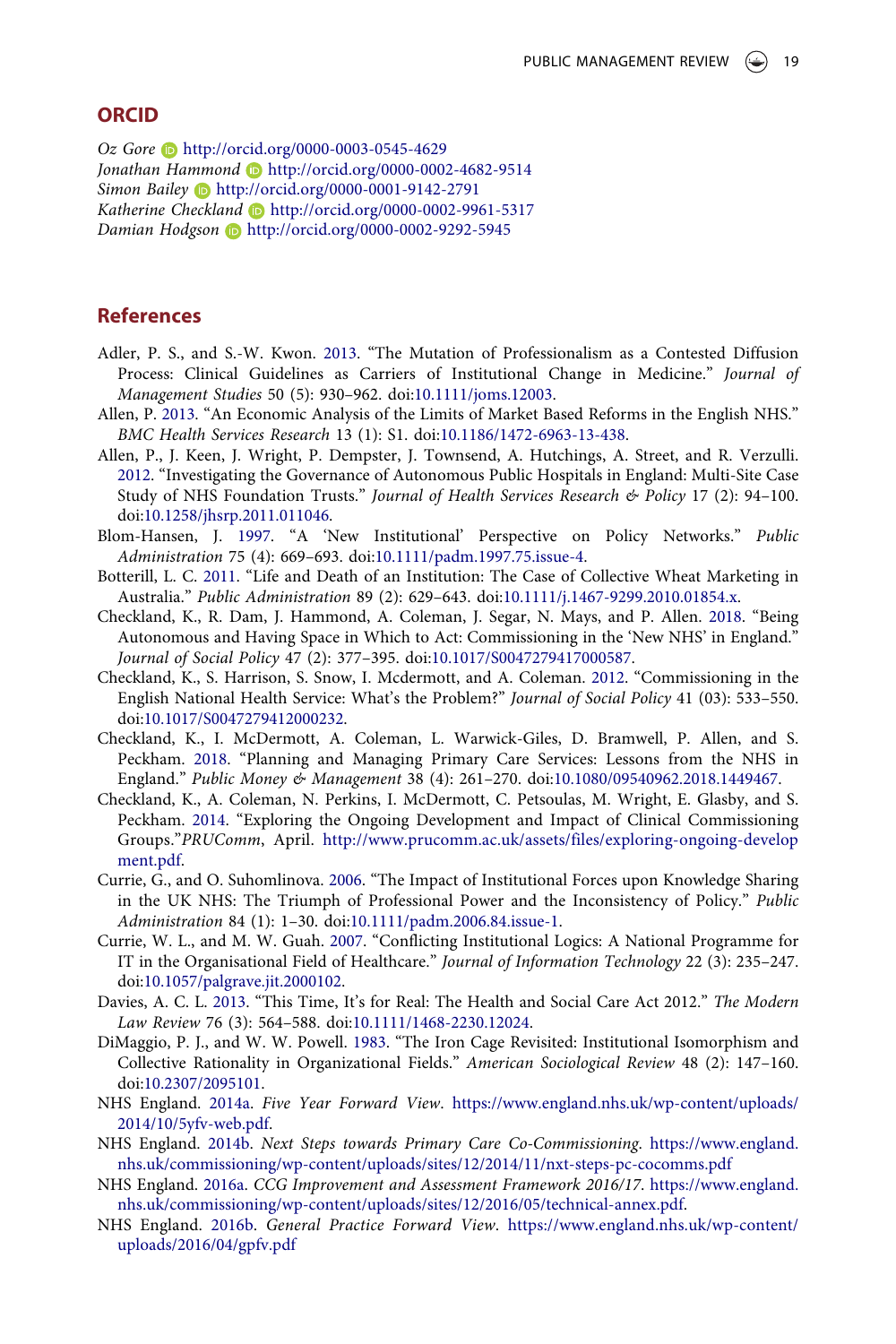20  $\left(\bigcirc\right)$  O. GORE ET AL.

- <span id="page-21-0"></span>NHS England. [2016c.](#page-8-2) *Re: Developing Sustainability and Transformation Plans to 2020/21 (Gateway Reference: 04820)*. [http://councilportal.cumbria.gov.uk/documents/s50396/Item%208%20-%](http://councilportal.cumbria.gov.uk/documents/s50396/Item%208%20-%20Sustainable%20Transformation%20Plan%20Letter.pdf) [20Sustainable%20Transformation%20Plan%20Letter.pdf](http://councilportal.cumbria.gov.uk/documents/s50396/Item%208%20-%20Sustainable%20Transformation%20Plan%20Letter.pdf)
- <span id="page-21-19"></span>NHS England. [2017](#page-7-1). *NHS England Funding and Resource 2017*–*19: Supporting* '*Next Steps for the NHS Five Year Forward View*.' [https://www.england.nhs.uk/wp-content/uploads/2017/03/nhse](https://www.england.nhs.uk/wp-content/uploads/2017/03/nhse-funding-resource-supporting-fyfv.pdf)[funding-resource-supporting-fyfv.pdf](https://www.england.nhs.uk/wp-content/uploads/2017/03/nhse-funding-resource-supporting-fyfv.pdf).
- <span id="page-21-18"></span>Fareed, N., G. J. Bazzoli, S. S. Farnsworth Mick, and D. W. Harless. [2015.](#page-3-2) "The Influence of Institutional Pressures on Hospital Electronic Health Record Presence." *Social Science & Medicine* 133 (May): 28–35. doi:[10.1016/j.socscimed.2015.03.047](https://doi.org/10.1016/j.socscimed.2015.03.047).
- <span id="page-21-10"></span>Ferlie, E., and A. Pettigrew. [1996.](#page-6-0) "Managing through Networks: Some Issues and Implications for the NHS." *British Journal of Management* 7: s1. doi:[10.1111/j.1467-8551.1996.tb00149.x](https://doi.org/10.1111/j.1467-8551.1996.tb00149.x).
- <span id="page-21-5"></span>Ferlie, E. L., A. L. Fitzgerald, and A. Pettigrew, eds. [1996.](#page-12-2) *New Public Management in Action*. Oxford: Oxford University Press.
- <span id="page-21-4"></span>Ferris, J. M., and S.-Y. Tang. [1993](#page-1-3). "A Series on the New Institutionalism and Public Administration: An Overview." *Journal of Public Administration Research and Theory* 3 (1): 4–10.
- <span id="page-21-9"></span>Fligstein, N. [1997](#page-11-0). "Social Skill and Institutional Theory." *American Behavioral Scientist* 40: 397–405. doi:[10.1177/0002764297040004003.](https://doi.org/10.1177/0002764297040004003)
- Fligstein, N., and M. Doug. [2015](#page-11-1). *A Theory of Fields*. Oxford, UK: Oxford University Press.
- <span id="page-21-12"></span>Flynn, R., and G. Williams. [1997](#page-7-2). *Contracting for Health: Quasi-Markets and the National Health Service*. Oxford: Oxford University Press.
- Friedland, R., and R. R. Alford. [1991.](#page-3-3) "Society Back In: Symbols, Practices and Institutional Contradictions." In *The New Insitutionalism in Organizational Analysis*, edited by W. W. Powell and P. J. DiMaggio, 232–263. Chicago and London: University of Chicago Press.
- <span id="page-21-15"></span>Frumkin, P., and J. Galaskiewicz. [2004.](#page-4-1) "Institutional Isomorphism and Public Sector Organizations." *Journal of Public Administration Research and Theory* 14 (3): 283–307. doi:[10.1093/jopart/muh028.](https://doi.org/10.1093/jopart/muh028)
- <span id="page-21-11"></span>Gammie, J. [2017](#page-14-0). "CCGs to Join up for STP-Wide Commissioning." *Health Service Journal*, March 15. [https://www.hsj.co.uk/hsj-local/commissioners/nhs-wakefield-ccg-/ccgs-to-join-up-for-stp](https://www.hsj.co.uk/hsj-local/commissioners/nhs-wakefield-ccg-/ccgs-to-join-up-for-stp-wide-commissioning/7016477.article?blocktitle=News-grid%26contentID=20682)[wide-commissioning/7016477.article?blocktitle=News-grid&contentID=20682](https://www.hsj.co.uk/hsj-local/commissioners/nhs-wakefield-ccg-/ccgs-to-join-up-for-stp-wide-commissioning/7016477.article?blocktitle=News-grid%26contentID=20682).
- <span id="page-21-6"></span>Greenwood, R., and C. R. Hinings. [1996](#page-3-4). "Understanding Radical Organizational Change: Bringing Together the Old and the New Institutionalism." *The Academy of Management Review* 21 (4): 1022. doi:[10.5465/amr.1996.9704071862](https://doi.org/10.5465/amr.1996.9704071862).
- <span id="page-21-14"></span>Greenwood, R., M. Raynard, F. Kodeih, E. R. Micelotta, and M. Lounsbury. [2011.](#page-1-4) "Institutional Complexity and Organizational Responses." *The Academy of Management Annals* 5 (1): 317–371. doi:[10.5465/19416520.2011.590299.](https://doi.org/10.5465/19416520.2011.590299)
- <span id="page-21-8"></span><span id="page-21-2"></span>Greer, S. L., H. Jarman, and A. Azorsky. [2014](#page-7-3). *A Reorganisation You Can See from Space: The Architecture of Power in the New NHS*. London: CHPI. [https://www.researchgate.net/profile/](https://www.researchgate.net/profile/Holly_Jarman/publication/259902892_A_reorganisation_you_can_see_from_space_The_architecture_of_power_in_the_new_NHS/links/0deec52e7c7bc69504000000.pdf) [Holly\\_Jarman/publication/259902892\\_A\\_reorganisation\\_you\\_can\\_see\\_from\\_space\\_The\\_architec](https://www.researchgate.net/profile/Holly_Jarman/publication/259902892_A_reorganisation_you_can_see_from_space_The_architecture_of_power_in_the_new_NHS/links/0deec52e7c7bc69504000000.pdf) [ture\\_of\\_power\\_in\\_the\\_new\\_NHS/links/0deec52e7c7bc69504000000.pdf](https://www.researchgate.net/profile/Holly_Jarman/publication/259902892_A_reorganisation_you_can_see_from_space_The_architecture_of_power_in_the_new_NHS/links/0deec52e7c7bc69504000000.pdf).
- <span id="page-21-3"></span>Guy, P. B. [2011.](#page-3-5) *Institutional Theory in Political Science*. New York: Bloomsbury.
- <span id="page-21-1"></span>Ham, C., B. Baird, S. Gregory, J. Jabbal, and H. Alderwick. [2015](#page-8-3). *The NHS under the Coalition Government. Part One: NHS Reform*. London: The King's Fund. [https://www.kingsfund.org.uk/](https://www.kingsfund.org.uk/sites/default/files/field/field_publication_file/the-nhs-under-the-coalition-government-part-one-nhs-reform.pdf) [sites/default/files/field/field\\_publication\\_file/the-nhs-under-the-coalition-government-part-one](https://www.kingsfund.org.uk/sites/default/files/field/field_publication_file/the-nhs-under-the-coalition-government-part-one-nhs-reform.pdf)[nhs-reform.pdf](https://www.kingsfund.org.uk/sites/default/files/field/field_publication_file/the-nhs-under-the-coalition-government-part-one-nhs-reform.pdf)
- <span id="page-21-13"></span>Harris, R., S. Brown, R. Holt, and E. Perkins. [2014.](#page-5-2) "Do Institutional Logics Predict Interpretation of Contract Rules at the Dental Chair-Side?" *Social Science & Medicine* 122 (Dec.): 81–89. doi:[10.1016/j.socscimed.2014.10.020](https://doi.org/10.1016/j.socscimed.2014.10.020).
- <span id="page-21-7"></span>Hirsch, P., and M. Lounsbury. [2015](#page-15-0). "Toward a More Critical and 'Powerful' Institutionalism." *Journal of Management Inquiry* 24 (1): 96–99. doi:[10.1177/1056492614545297](https://doi.org/10.1177/1056492614545297).
- <span id="page-21-16"></span>Hirsch, P. M., and M. Lounsbury. [1997.](#page-14-1) "Putting the Organization Back into Organization Theory: Action, Change, and the 'New' Institutionalism." *Journal of Management Inquiry* 6 (1): 79–88. doi:[10.1177/105649269761015](https://doi.org/10.1177/105649269761015).
- <span id="page-21-17"></span>Ho, Alfred and I. Tobin. [2015](#page-1-5). "Challenges in Building Effective and Competitive Government in Developing Countries: An Institutional Logics Perspective." *The American Review of Public Administration* 45 (3): 263–280. doi:[10.1177/0275074013501856.](https://doi.org/10.1177/0275074013501856)
- Selznick, P. [1996](#page-3-6). "Institutionalism 'Old' and 'New.'." *Administrative Science Quarterly* 41 (2): 270– 277. doi:[10.2307/2393719.](https://doi.org/10.2307/2393719)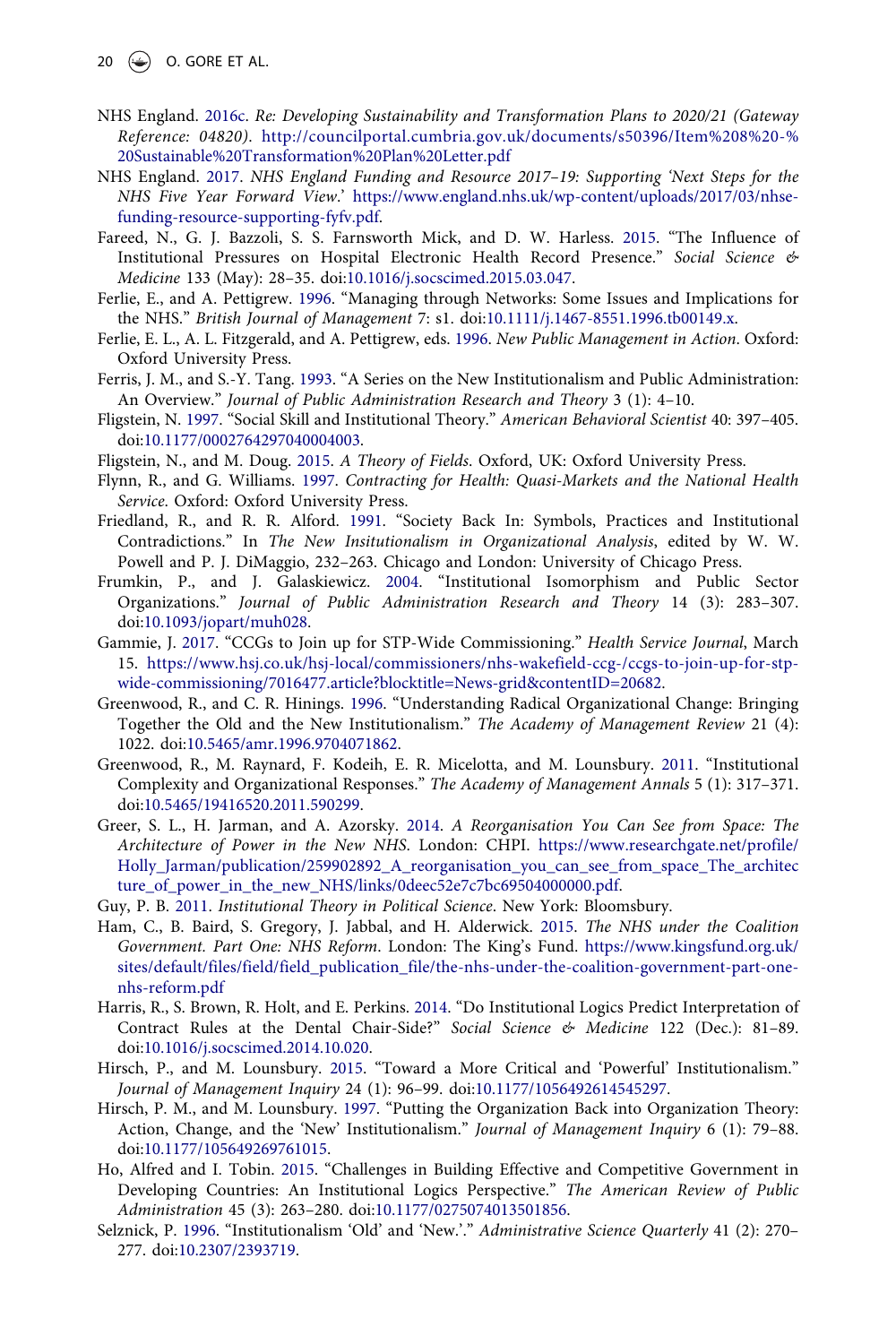- <span id="page-22-4"></span><span id="page-22-0"></span>Kickert, W. J. M., and F.-B. van der Meer. [2011.](#page-1-6) "Small, Slow, and Gradual Reform: What Can Historical Institutionalism Teach Us?" *International Journal of Public Administration* 34 (8): 475– 485. doi:[10.1080/01900692.2011.583768.](https://doi.org/10.1080/01900692.2011.583768)
- <span id="page-22-8"></span>Kondra, A. Z., and C. R. Hinings. [1998](#page-14-2). "Organizational Diversity and Change in Institutional Theory." *Organization Studies* 19 (5): 743–767. doi:[10.1177/017084069801900502](https://doi.org/10.1177/017084069801900502).
- <span id="page-22-1"></span>Krachler, N., and I. Greer. [2015](#page-13-1). "When Does Marketisation Lead to Privatisation? Profit-Making in English Health Services after the 2012 Health and Social Care Act." *Social Science & Medicine* 124 (Jan.): 215–223. doi:[10.1016/j.socscimed.2014.11.045](https://doi.org/10.1016/j.socscimed.2014.11.045).
- <span id="page-22-11"></span>Lockett, A., G. Currie, J. Waring, R. Finn, and G. Martin. [2012.](#page-5-3) "The Role of Institutional Entrepreneurs in Reforming Healthcare." *Social Science & Medicine* 74 (3): 356–363. doi:[10.1016/j.socscimed.2011.02.031](https://doi.org/10.1016/j.socscimed.2011.02.031).
- <span id="page-22-9"></span>Lotte, J., N. Asbjorn, and E. Sorensen. [2004](#page-3-7). "The Future of Public Administration in Denmark: Projections, Prospects and High Hopes." *Public Administration* 82 (1): 127–139. doi:[10.1111/](https://doi.org/10.1111/j.0033-3298.2004.00387.x) [j.0033-3298.2004.00387.x](https://doi.org/10.1111/j.0033-3298.2004.00387.x).
- <span id="page-22-7"></span>Lowndes, V. [1996.](#page-3-8) "Varieties of New Institutionalism: A Critical Appraisal." *Public Administration* 74 (2): 181–197. doi:[10.1111/j.1467-9299.1996.tb00865.x.](https://doi.org/10.1111/j.1467-9299.1996.tb00865.x)
- <span id="page-22-12"></span>Lowndes, V., and D. Wilson. [2003.](#page-4-2) "Balancing Revisability and Robustness? A New Institutionalist Perspective on Local Government Modernization." *Public Administration* 81 (2): 275–298. doi:[10.1111/padm.2003.81.issue-2.](https://doi.org/10.1111/padm.2003.81.issue-2)
- <span id="page-22-6"></span>Macfarlane, F., M. Exworthy, M. Wilmott, and T. Greenhalgh. [2011](#page-5-4). "Plus Ça Change, Plus C'est La Même Chose: Senior NHS Managers' Narratives of Restructuring: Senior NHS Managers' Narratives of Restructuring." *Sociology of Health & Illness* 33 (6): 914–929. doi:[10.1111/j.1467-](https://doi.org/10.1111/j.1467-9566.2011.01338.x) [9566.2011.01338.x.](https://doi.org/10.1111/j.1467-9566.2011.01338.x)
- <span id="page-22-10"></span><span id="page-22-2"></span>McDermott, I., A. Coleman, N. Perkins, D. Osipovič, C. Petsoulas, and K. Checkland. [2015](#page-8-4). "Exploring the GP 'Added Value' in Commissioning: What Works, in What Circumstances, and How?" *PRUComm*, June. [http://blogs.lshtm.ac.uk/prucomm/files/2015/10/CCG2-final](http://blogs.lshtm.ac.uk/prucomm/files/2015/10/CCG2-final-report-post-review-v3-final.pdf)[report-post-review-v3-final.pdf](http://blogs.lshtm.ac.uk/prucomm/files/2015/10/CCG2-final-report-post-review-v3-final.pdf).
- <span id="page-22-5"></span>McDonald, R., S. Cheraghi-Sohi, S. Bayes, R. Morriss, and J. Kai. [2013](#page-5-3). "Competing and Coexisting Logics in the Changing Field of English General Medical Practice." *Social Science & Medicine* 93 (Sep.): 47–54. doi:[10.1016/j.socscimed.2013.06.010](https://doi.org/10.1016/j.socscimed.2013.06.010).
- <span id="page-22-3"></span>Merino, M. [1996](#page-3-7). "From a Discipline without a Subject to a Subject without a Discipline." *International Journal of Public Administration* 19 (9): 1465–1480. doi:[10.1080/01900699608525154.](https://doi.org/10.1080/01900699608525154)
- Meyer, J. W. [2010.](#page-6-2) "World Society, Institutional Theories, and the Actor." *Annual Review of Sociology* 36 (1): 1–20. doi:[10.1146/annurev.soc.012809.102506](https://doi.org/10.1146/annurev.soc.012809.102506).
- Meyer, J. W., and B. Rowan. [1977.](#page-3-1) "Institutionalized Organizations: Formal Structure as Myth and Ceremony." *American Journal of Sociology* 83 (2): 340–363. doi:[10.1086/226550.](https://doi.org/10.1086/226550)
- Mizrahi, S., and E. Tevet. [2014.](#page-1-6) "A New Institutionalism Analysis of Electricity Sector Reform: Theoretical and Comparative Perspectives." *Public Administration Quarterly* 38(1): 3–37.
- Oliver, C. [1992.](#page-2-0) "The Antecedents of Deinstitutionalization." *Organization Studies* 13 (4): 563–588. doi:[10.1177/017084069201300403.](https://doi.org/10.1177/017084069201300403)
- Ongaro, E. [2013](#page-1-6). "The Administrative Reform Trajectory of the European Commission in Comparative Perspective: Historical New Institutionalism in Compound Systems." *Public Policy and Administration* 28 (4): 346–363. doi:[10.1177/0952076713481486](https://doi.org/10.1177/0952076713481486).
- Osipovič, D., P. Allen, E. Shepherd, A. Coleman, N. Perkins, L. Williams, M. Sanderson, and K. Checkland. [2016](#page-5-5). "Interrogating Institutional Change: Actors' Attitudes to Competition and Cooperation in Commissioning Health Services in England: Competition and Cooperation in Commissioning Services." *Public Administration* 94 (3): 823–838. doi:[10.1111/padm.2016.94.](https://doi.org/10.1111/padm.2016.94.issue-3) [issue-3.](https://doi.org/10.1111/padm.2016.94.issue-3)
- Pillay, S. P., S. Reddy, and D. Morgan. [2017](#page-3-2). "Institutional Isomorphism and Whistle-Blowing Intentions in Public Sector Institutions." *Public Management Review* 19 (4): 423–442. doi:[10.1080/14719037.2016.1178322.](https://doi.org/10.1080/14719037.2016.1178322)
- Royal College of General Practitioners. [2008](#page-9-2). *Primary Care Federations Putting Patients First*. [http://www.rcgp.org.uk/policy/rcgp-policy-areas//media/Files/Policy/A-Z-policy/Primary\\_Care\\_](http://www.rcgp.org.uk/policy/rcgp-policy-areas//media/Files/Policy/A-Z-policy/Primary_Care_Federations_consultation.ashx) [Federations\\_consultation.ashx](http://www.rcgp.org.uk/policy/rcgp-policy-areas//media/Files/Policy/A-Z-policy/Primary_Care_Federations_consultation.ashx).
- Sanderson, M., P. Allen, and O. Dorota. [2017](#page-13-2). "The Regulation of Competition in the National Health Service (NHS): What Difference Has the Health and Social Care Act 2012 Made?" *Health Economics, Policy and Law* 12: 1–19. doi:[10.1017/S1744133116000116](https://doi.org/10.1017/S1744133116000116).